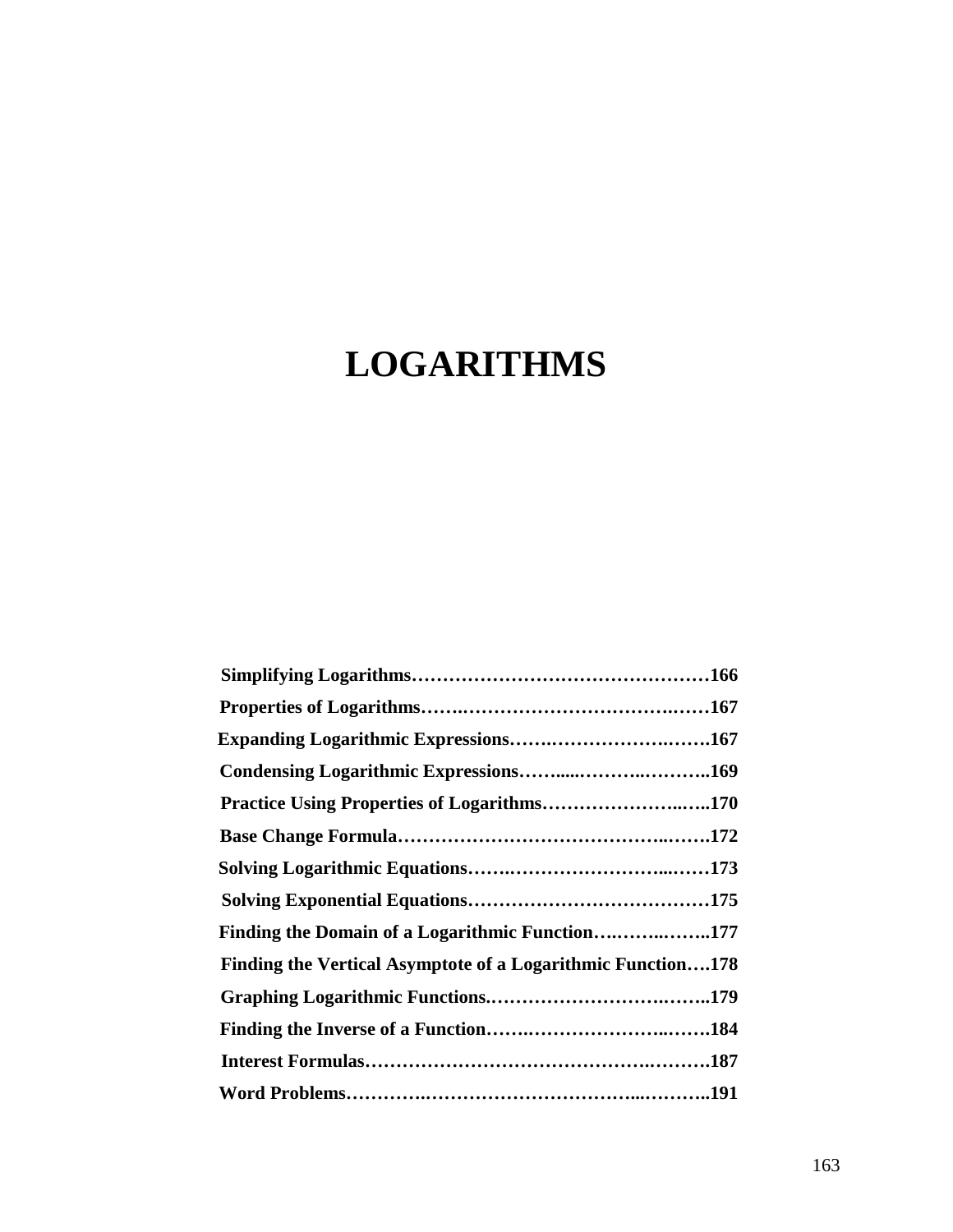# **Objectives**

*The following is a list of objectives for this section of the workbook.* 

*By the time the student is finished with this section of the workbook, he/she should be able to…* 

- *Evaluate a simple logarithm without the aid of a calculator.*
- *Express a logarithmic statement is exponential form.*
- *Express a statement in exponential form in logarithmic form.*
- *Expand a logarithmic expression as the sum or difference of logarithms using the properties of logs.*
- *Condense the sum or difference of logarithms into a single logarithmic expression.*
- *Evaluate logarithms using the base change formula.*
- *Solve logarithmic equations.*
- *Evaluate the solution to logarithmic equations to find extraneous roots.*
- *Solve equations with variables in the exponents.*
- *Find the range and domain of logarithmic functions.*
- *Graph a logarithmic function using a table.*
- *Find the inverse of a function.*
- *Verify two functions are inverses of each other.*
- *Identify a one-to-one function.*
- *Use the compound interest formulas.*

# **Math Standards Addressed**

# *The following state standards are addressed in this section of the workbook.*

# **Algebra II**

**11.0** Students prove simple laws of logarithms.

11.1 Students understand the inverse relationship between exponents and logarithms and use this relationship to solve problems involving logarithms and exponents.

11.2 Students judge the validity of an argument according to whether the properties of real numbers, exponents, and logarithms have been applied correctly at each step.

**13.0** Students use the definition of logarithms to translate between logarithms in any base.

**14.0** Students understand and use the properties of logarithms to simplify logarithmic numeric expressions and to identify their approximate values.

**15.0** Students determine whether a specific algebraic statement involving rational expressions, radical expressions, or logarithmic or exponential functions is sometimes true, always true, or never true.

**24.0** Students solve problems involving functional concepts, such as composition, defining the inverse function and performing arithmetic operations on functions.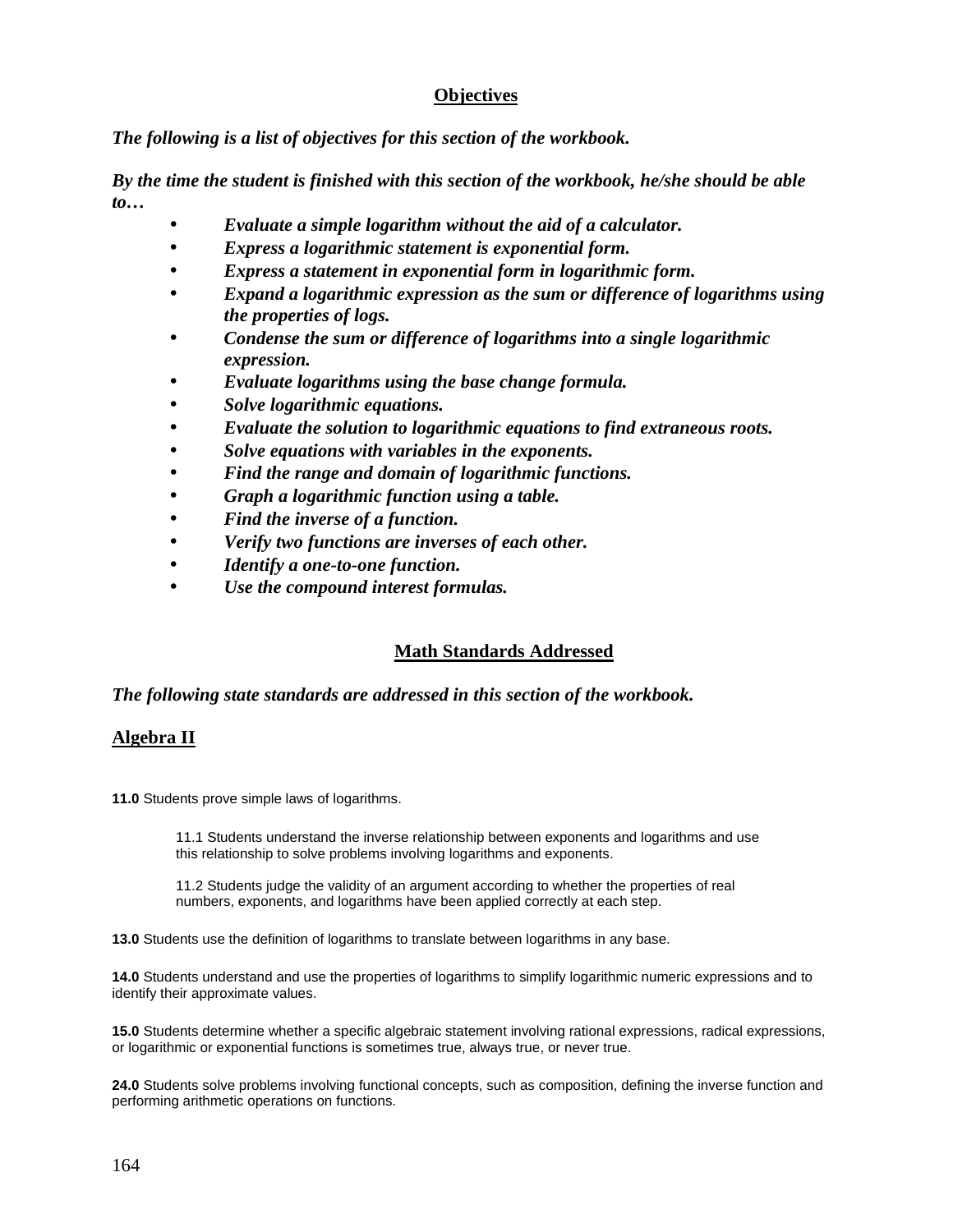*Logarithms are similar to radicals in that knowing what the question is asking makes the problem easier. Although this is a topic that is completely new to Algebra II students,*  Logarithms are simple. For example, the question  $\log_3 27 =$  is asking "To what power do you *raise 3 to get 27?" In this particular problem, 3 is the base of the logarithm. When reading the logarithm, it is read "Log base 3 of 27 is…"* 

#### *Properties of Simple Logarithms*

 $\log_a a^x = x$  and  $a^{\log_a x} = x$  (inverse property)  $\log_a 1 = 0$  $\log_a a = 1$ If  $\log_a x = \log_a y$  then  $x = y$  $a^{\alpha} = x$  and  $a^{\log_a x} = x$  (inverse property

# *Properties of Natural Logarithms*

 $\ln e^x = x$  and  $e^{\ln x} = x$  (inverse property)  $ln 1 = 0$  $\ln e = 1$ If  $\ln x = \ln y$  then  $x = y$ 

*A standard logarithm can have any positive number as its base except 1, whereas a natural log is always base e . Since the natural log is always base e , it will be necessary to use a calculator to evaluate natural logs unless one of the first three examples of the properties of natural logs is used. For anything such as* ln 2 = *, a calculator must be used.* 

*When dealing with logarithms, switching between exponential and Logarithmic form is often necessary.* 

| <b>Logarithmic form</b> | <b>Exponential Form</b> |
|-------------------------|-------------------------|
| $\log_a b = c$          | $a^c = b$               |

#### **Write each of the following in exponential form.**

**A**)  $\log_4 16 = 2$  **B**)  $\log_9 3 = \frac{1}{2}$  $=\frac{1}{2}$  C)  $\log_9 27 = \frac{3}{2}$  $=\frac{3}{2}$  **E**)  $\log_4 \frac{1}{16} = -2$ 16 = −

#### **Write each of the following in logarithmic form.**

**A)**  $3^4 = 81$  **B)**  $16^{1/4} = 2$  **C)**  $36^{-1/2} = \frac{1}{6}$ 6  $\overline{D}$  16<sup>5/4</sup> = 32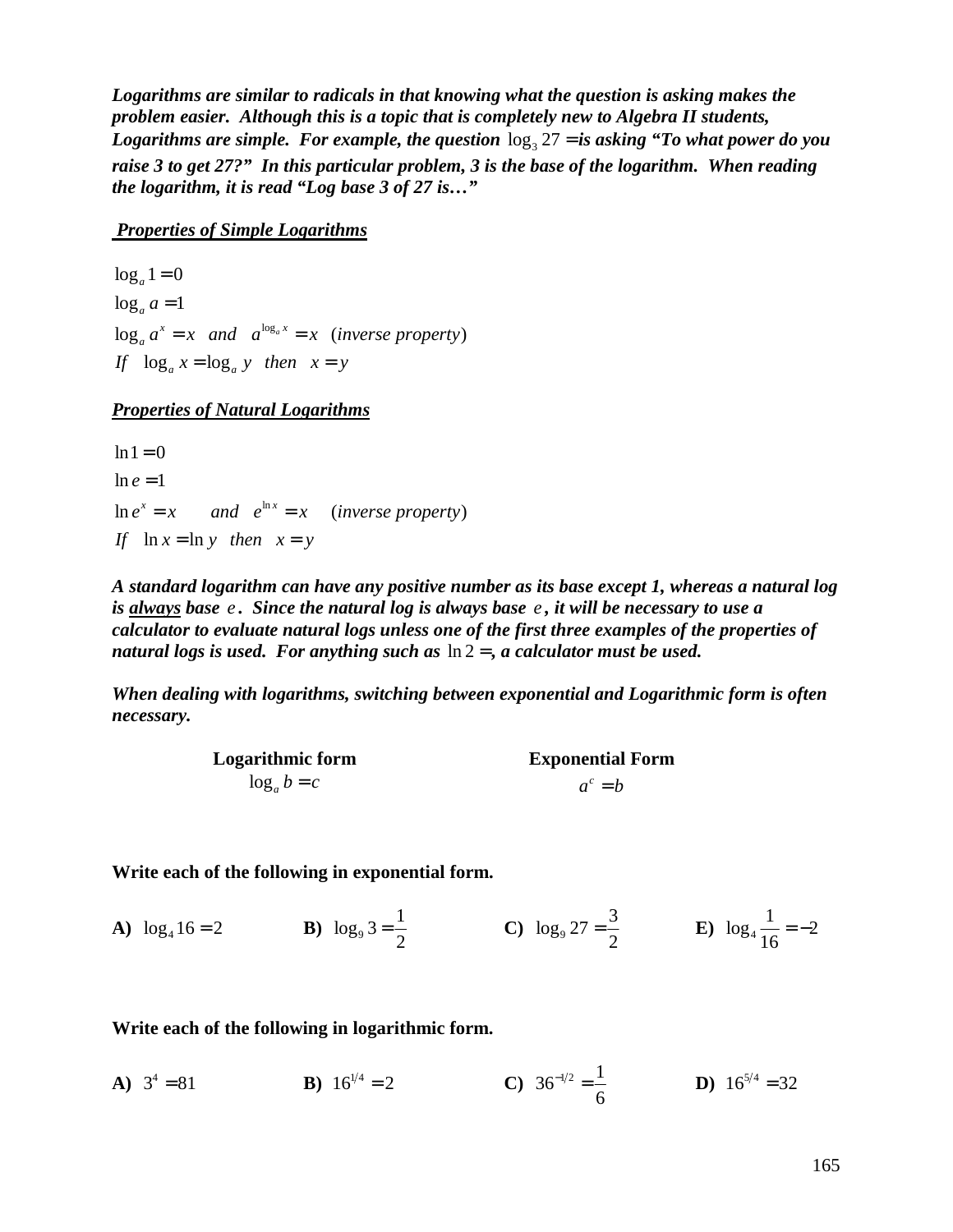#### **Simplifying Logarithms**

**Evaluate each of the following logarithms without the use of a calculator.** 

A)  $\log_3 81 =$  $\log_3 81 =$  **B**)  $\log_4 \frac{1}{2}$ 2  $=$  **C**)  $\log_{12} 144 =$  **D**)  $\log_6 \frac{1}{24}$ 36 =  $E)$   $log_2$ 3  $\log_2 \frac{9}{4}$  $\frac{1}{4}$  = **F**)  $\log_{0.25} 4$  = **G**)  $\log_{3} - 3$  = **H**)  $\log_{8}$ **H**)  $\log_8 4 =$ **I**)  $\log_{81} \frac{1}{25}$  $\frac{1}{27}$  = **J**)  $\log_{\frac{1}{16}}$ 16  $\log_1 32 =$  **K**)  $\log_4 0 =$  **L**)  $\log_{10} 1 =$ **M**)  $\log_4 \frac{1}{9}$ 8  $=$  N)  $\log_{27} \frac{1}{2}$ 3  $=$  **O**)  $\log_9 3 =$  **P**)  $\log_6 6^3$  $\log_6 6^{3x} =$ **Q**)  $\log_{36} \frac{1}{6}$ 6 **R**)  $\log_{128} 2 =$ 4  $\log_1 16 =$  **T**)  $\log_z z^{2x} =$ **U)**  $\ln e^{12} =$  **V)**  $3^{\log_3 5} =$ W)  $\ln 1 =$ **X**)  $e^{\ln 4x} =$ 

**Y**) 
$$
\log_2 16\sqrt{2} =
$$
 **Z**)  $\log_3 \sqrt[5]{9} =$  **a**)  $\log_3 9\sqrt[3]{3} =$  **b**)  $\log_5 \frac{1}{\sqrt[3]{25}} =$ 

c) 
$$
\log_{\frac{5}{6}} \sqrt[3]{\frac{36}{25}} =
$$
 d)  $e^{\ln 5x^2} =$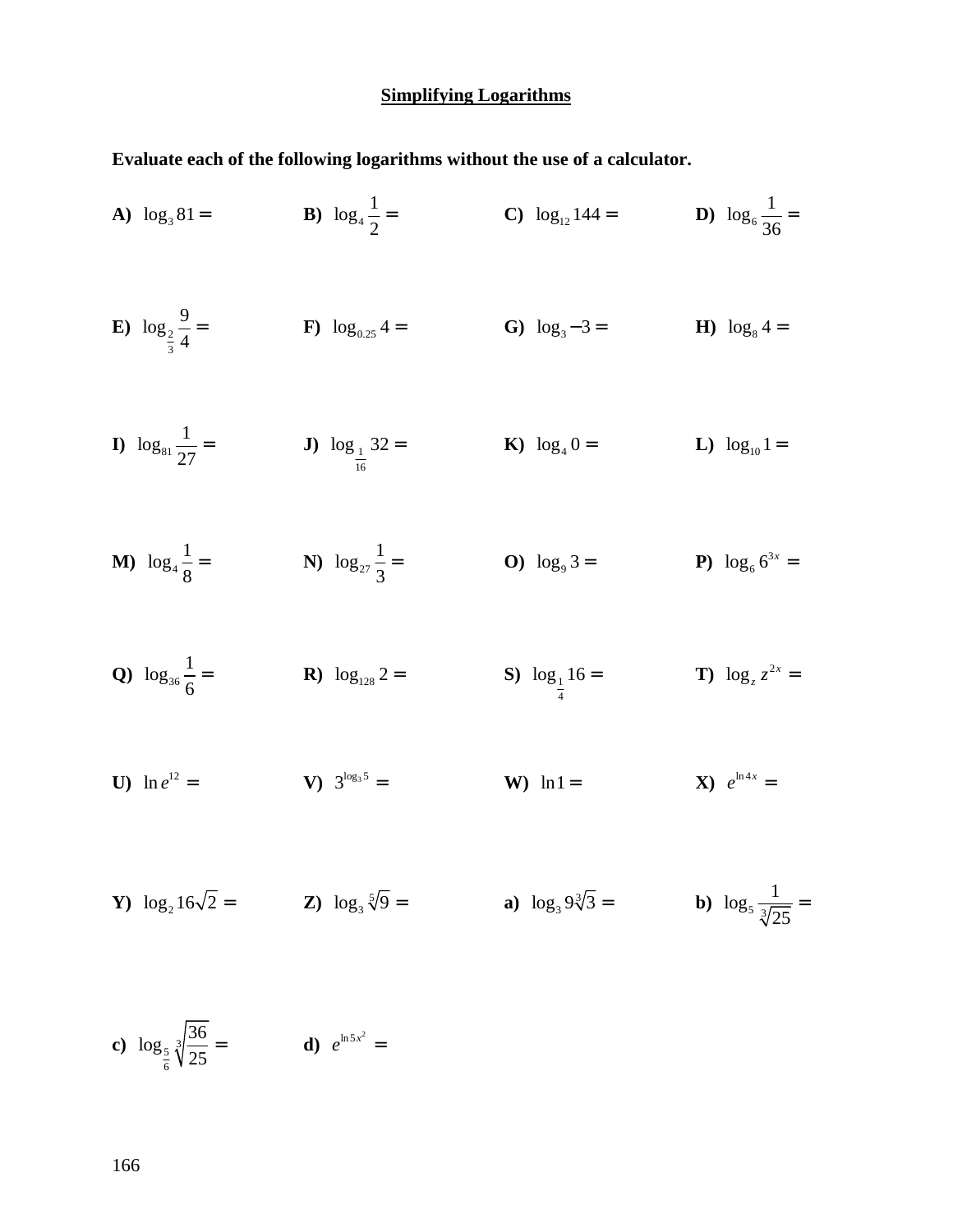#### **Properties of Logarithms**

*The following properties serve to expand or condense a logarithm or logarithmic expression so it can be worked with.* 

| <b>Properties of logarithms</b>            | <b>Example</b>                                   |
|--------------------------------------------|--------------------------------------------------|
| $\log_a mn = \log_a m + \log_a n$          | $\log_4 3x = \log_4 3 + \log_4 x$                |
| $\log_a \frac{m}{n} = \log_a m - \log_a n$ | $\log_2 \frac{x+1}{5} = \log_2 (x+1) - \log_2 5$ |
| $\log_a m^n = n \log_a m$                  | $\log_3(2x+1)^3 = 3\log_3(2x+1)$                 |

*Properties of Natural Logarithms Example*

| $\ln mn = \ln m + \ln n$          | $\ln(x+1)(x-5) = \ln(x+1) + \ln(x-5)$ |
|-----------------------------------|---------------------------------------|
| $\ln \frac{m}{m} = \ln m - \ln n$ | $\ln \frac{x}{2} = \ln x - \ln 2$     |
| $\ln m^n = n \ln m$               | $\ln 7^3 = 3 \ln 7$                   |

*These properties are used backwards and forwards in order to expand or condense a logarithmic expression. Therefore, these skills are needed in order to solve any equation involving logarithms. Logarithms will also be dealt with in Calculus. If a student has a firm grasp on these three simple properties, it will help greatly in Calculus.* 

#### **Expanding Logarithmic Expressions**

**Write each of the following as the sum or difference of logarithms. In other words, expand each logarithmic expression.** 

**A)** 
$$
\log_2 \frac{3x^3y^2}{z^5}
$$
 **B)**  $\log_3 5\sqrt[3]{xy^2}$ 

C) 
$$
\log \sqrt[4]{(x+1)^3 (x-2)^2}
$$
   
 D)  $\log_5 \frac{6x^2}{11y^5z}$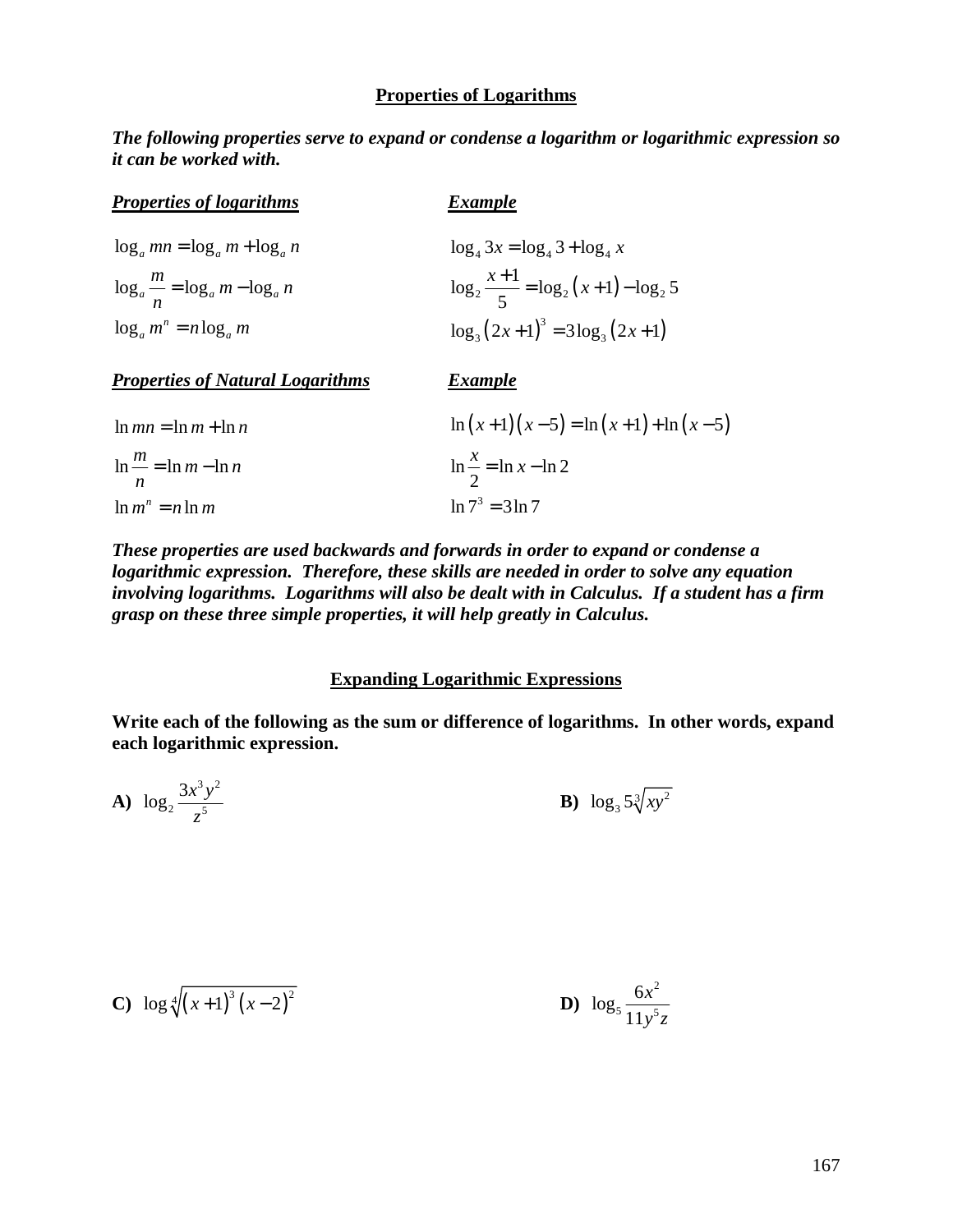**E)** 
$$
\log_2 \frac{\sqrt[5]{3(x+2)^3}}{x-1}
$$
 **F)**  $\log_{12} \frac{x-7}{x+2}$ 

**G)** 
$$
\log_a 12x^3 \sqrt{y}
$$
   
**H)**  $\log_3 \frac{\sqrt{5x^5 y^3}}{\sqrt[3]{z^2}}$ 

**I)** 
$$
\ln \frac{x^2 - 4}{x^3}
$$
 **J)**  $\ln 3x^5y$ 

**K**) 
$$
\ln \sqrt{x^3(x+4)}
$$
 **L**)  $\ln \sqrt[3]{x^2(x-3)}$ 

$$
\mathbf{M} \mathbf{M} \ln \sqrt{\frac{x^3 y}{z^5}} \qquad \qquad \mathbf{N} \mathbf{M} \ln \frac{x}{\sqrt{x-2}}
$$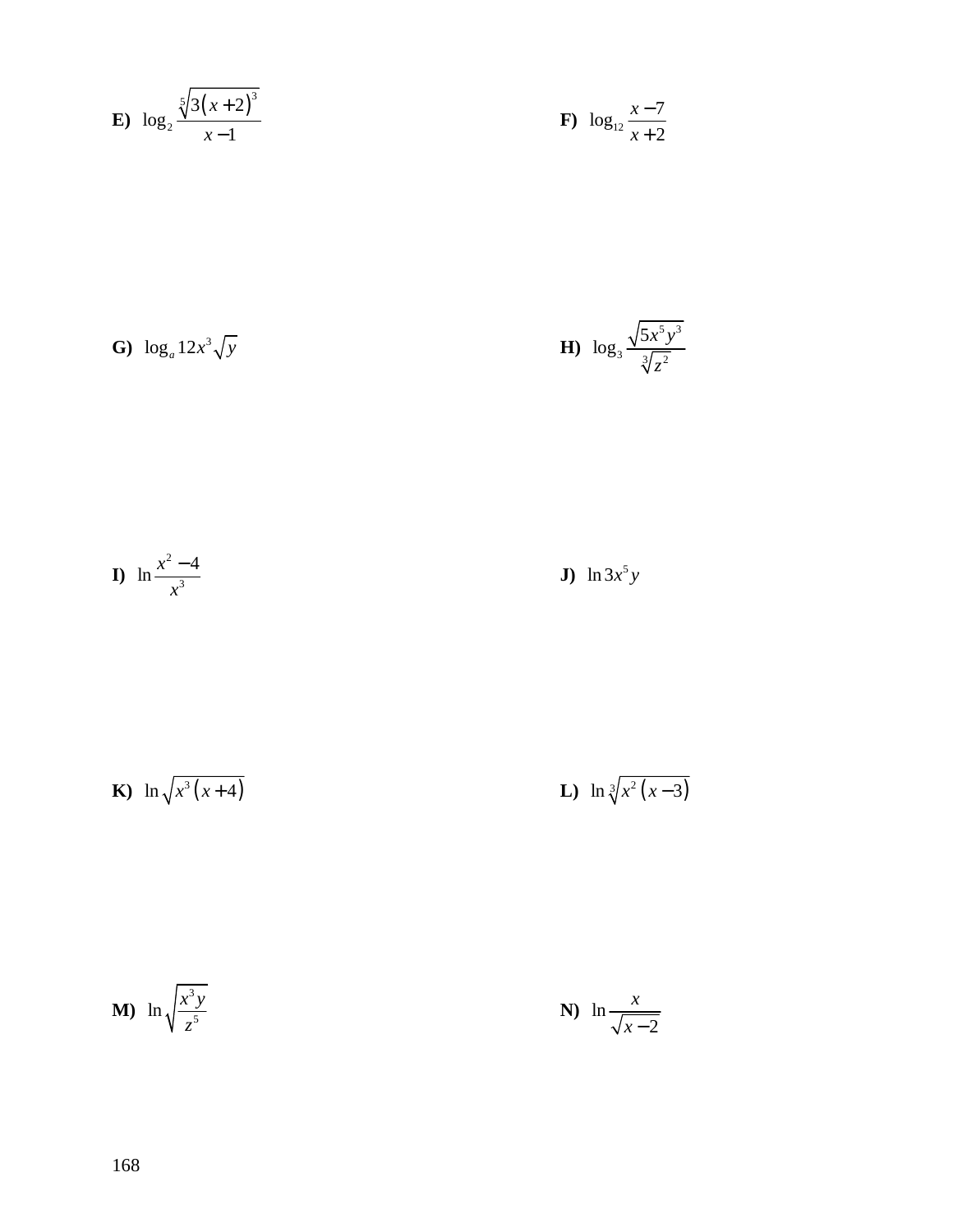# **Condensing Logarithmic Expressions**

**Rewrite each of the following logarithmic expressions using a single logarithm. Condense each of the following to a single expression. Do not multiply out complex polynomials. Just**  leave something like  $(x+5)^3$  alone.

**A)** 
$$
3\log_4 x - 5\log_4 y + 2\log_4 z
$$
 **B)**  $2\log x + \frac{1}{2}\log y$ 

**C**) 
$$
\frac{1}{3}\log 6 + \frac{1}{3}\log x + \frac{2}{3}\log y
$$
  
**D**)  $\frac{3}{4}\log_3 16 - \frac{1}{3}\log_3 x^3 - 2\log_3 y$ 

**E)** 
$$
3\log_5 x + 2\log_5 y + \log_5 z + 2
$$
  
**F)**  $\frac{1}{3}\log_2 x + \frac{2}{3}\log_2 y - 3$ 

**G**) 
$$
\log_3(x+2) + \log_3(x-2) - \log_3(x+4)
$$
   
**H**)  $\frac{2}{3}\log(x+1) + \frac{1}{3}\log(x-2) - \frac{1}{3}\log(x+5)$ 

**I**) 
$$
\frac{1}{3} [2\ln(x+3) + \ln x] - \ln(2x-1)
$$
   
**J**)  $\ln(x+3) - \ln(2x+5) + 2\ln(x-1)$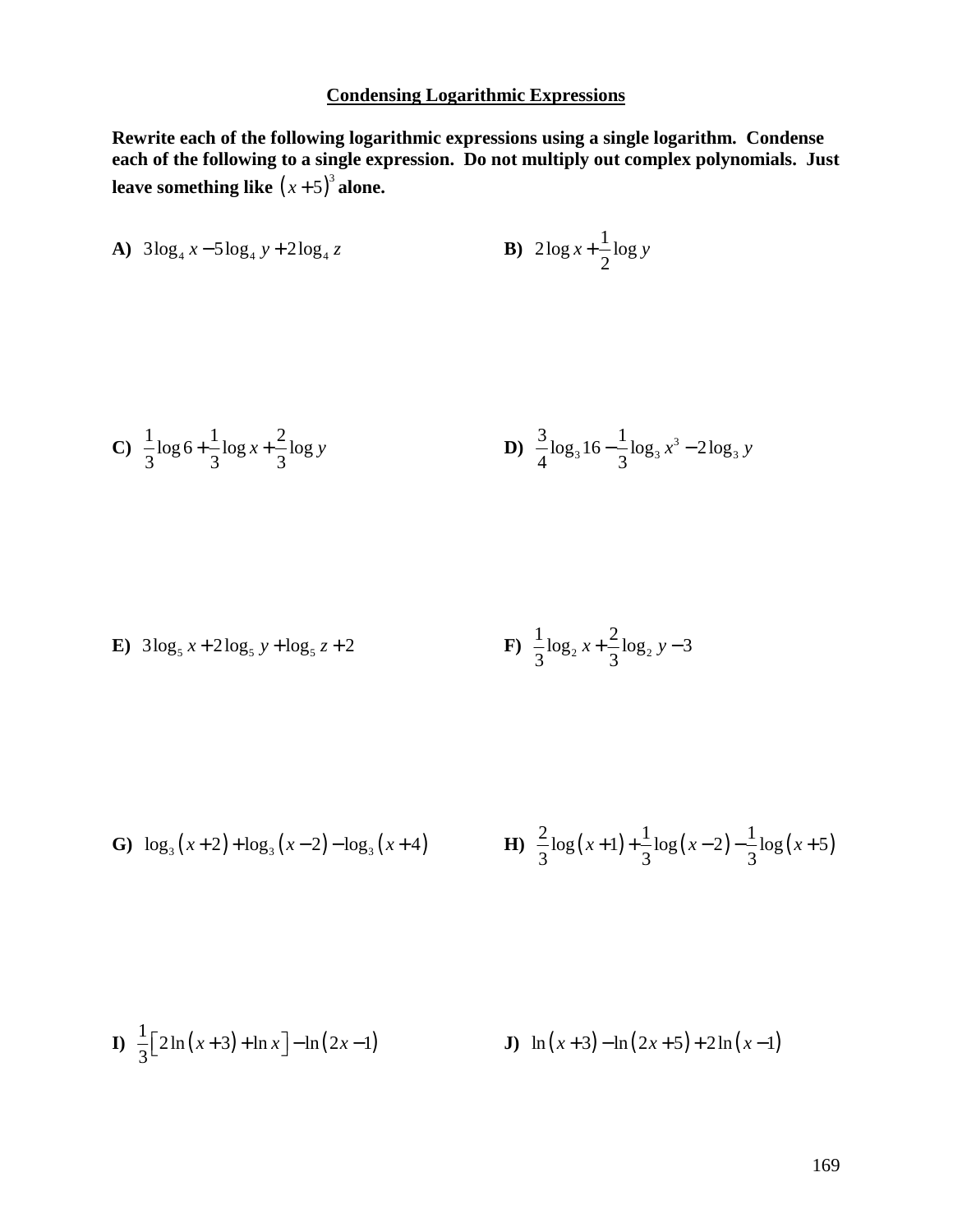**K**) 
$$
\frac{1}{2} [\ln(x+3) + 2\ln(x-1)] - 3\ln x
$$
   
**L**)  $2\ln 3 + 6\ln x - \frac{2}{3}\ln 27$ 

**M**) 
$$
\frac{1 + \log_3 x}{2}
$$
   
**N**)  $\ln x - 2[\ln(x+2) + \ln(x-2)]$ 

# **Practice Using Properties of Logarithms**

**Use the following information, to approximate the logarithm to 4 significant digits by using the properties of logarithms.** 

|                                 | $\log_a 2 \approx 0.3562$ , $\log_a 3 \approx 0.5646$ , and $\log_a 5 \approx 0.8271$ |                          |
|---------------------------------|---------------------------------------------------------------------------------------|--------------------------|
| <b>A</b> ) $\log_a \frac{6}{5}$ | <b>B</b> ) $\log_a 18$                                                                | C) $\log_a 100$          |
| D) $\log_a 30$                  | <b>E</b> ) $\log_a \sqrt{3}$                                                          | F) $\log_a \sqrt{75}$    |
| <b>G</b> ) $\log_a \frac{4}{9}$ | <b>H</b> ) $\log_a \sqrt[3]{15}$                                                      | <b>I</b> ) $\log_a 54^2$ |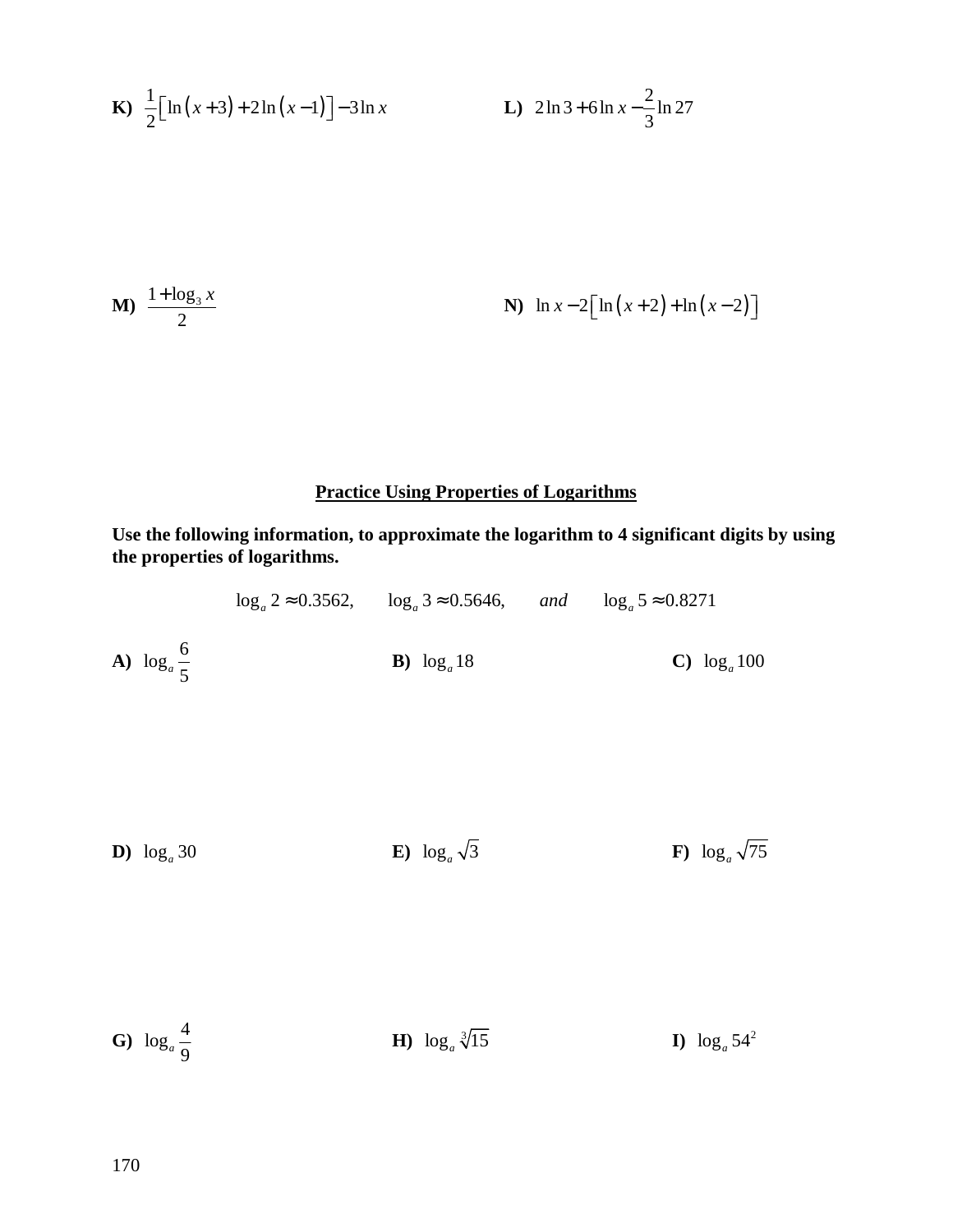# **Use the following information for letters J – R.**

|                                      | $\log_{10} 2 \approx 0.3010$ , $\log_{10} 3 \approx 0.4771$ , and $\log_{10} 7 \approx 0.8451$ |                                  |
|--------------------------------------|------------------------------------------------------------------------------------------------|----------------------------------|
| J) $\log_{10} 28$                    | <b>K</b> ) $\log_{10} 8$                                                                       | L) $\log_{10} 4.5$               |
| <b>M</b> ) $\log_{10} \sqrt{98}$     | N) $log_{10} 20$                                                                               | O) $\log_{10} 210$               |
| <b>P</b> ) $\log_{10} \frac{1}{300}$ | <b>Q</b> ) $\log_{10} \frac{1}{9}$                                                             | <b>R</b> ) $\log_{10} \sqrt{42}$ |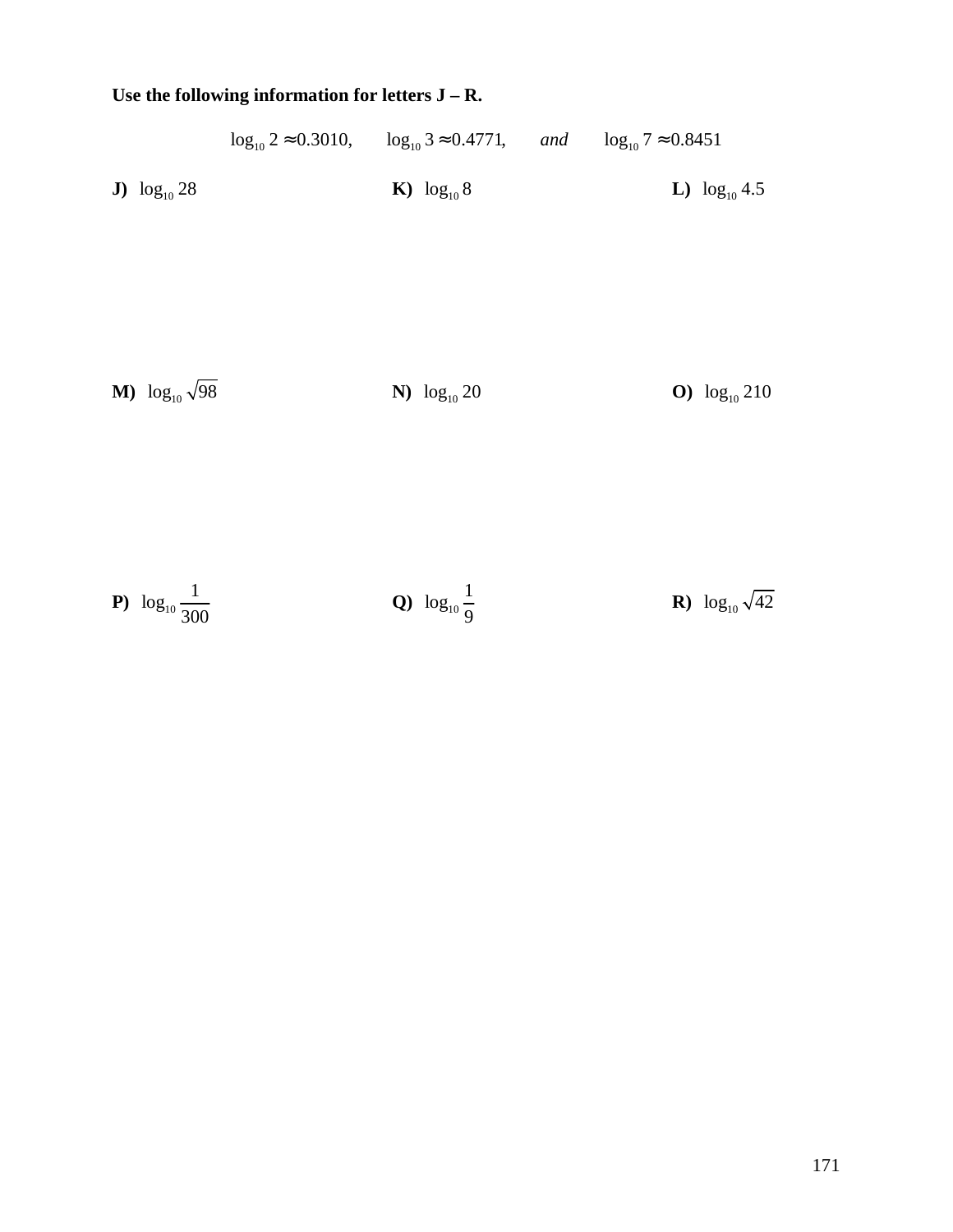#### **Base Change Formula**

*Up to this point calculators have not been used to evaluate logarithms. Remember, the logs on all calculators are base 10. If a calculator is used to evaluate a log with any other base, it will not give the correct estimate unless a specific formula is used. The following base change formula will be used to evaluate any log with a base other than 10.* 

$$
\log_a b = \frac{\log b}{\log a}
$$

*The terms* log *a and* log *b will be evaluated with a base 10, which means a calculator can now be used. Of course natural logs are always base e , so there is no need for a formula with natural logs. Each calculator is different. Be aware of what keystrokes are needed for your particular calculator, whether the log must be entered first, or the number first. Be very careful about grouping symbols when entering these types of problems into the calculator.* 

**Using a calculator, evaluate each of the following. Round all answers to three decimal places.** 

**A)** 
$$
\log_3 12
$$
 **B)**  $\log_6 17$  **C)**  $\log_3 \frac{1}{5}$  **D)**  $\log_4 8$ 

**E)** 
$$
\log_6 \frac{1}{12}
$$
 **F)**  $\log_7 (-35)$  **G)** ln14 **H)** ln 3.26

**I)**  $\ln \frac{1}{2}$ 2  **J)** ln 0 **K)** ln *e* **L)** ln 6.2

**Why can't you take the log of a negative number?**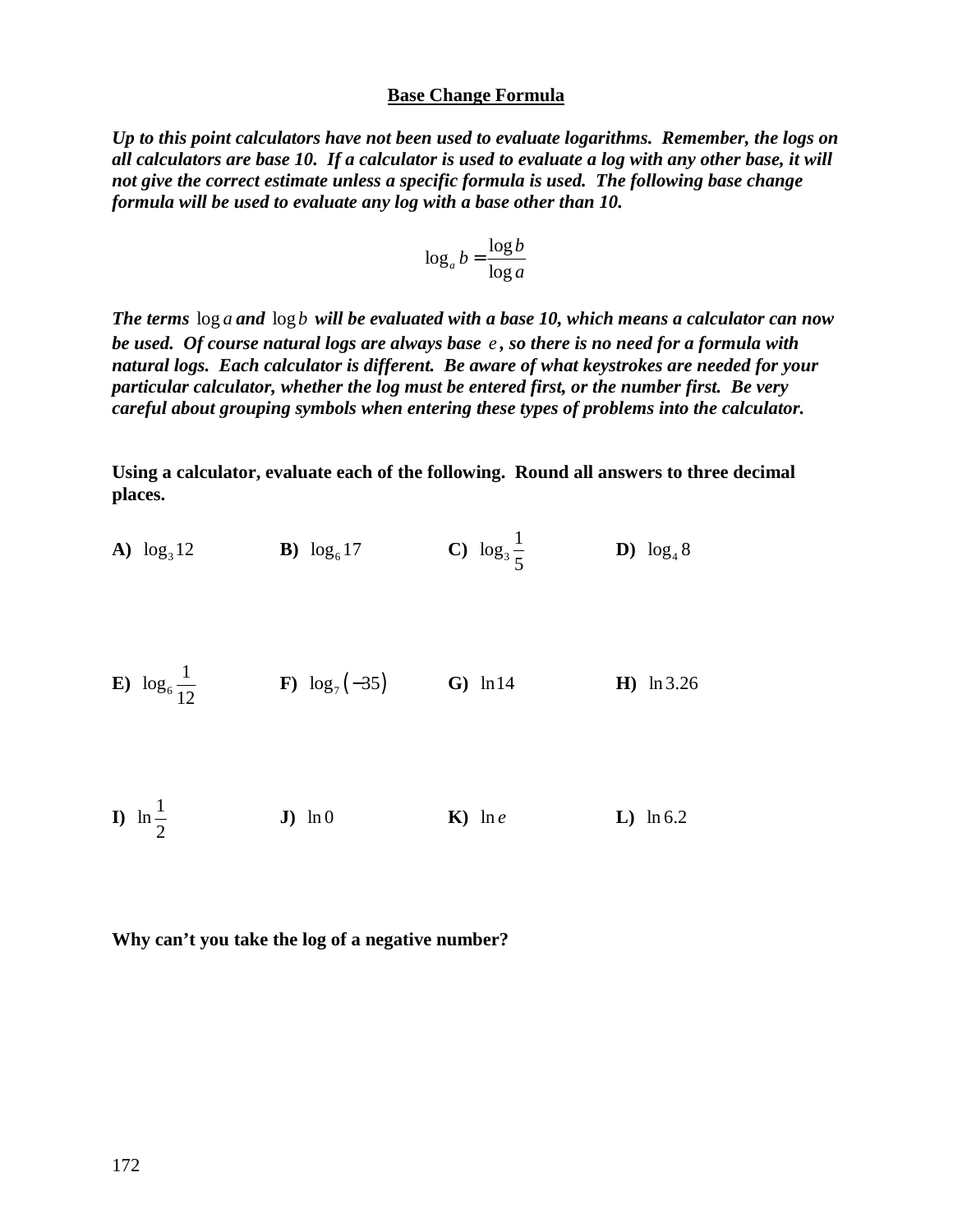#### **Solving Logarithmic Equations**

*Here we will solve some logarithmic equations. There are a couple of ways to solve a logarithmic equation. One method is to get all logs to the left side of the equal sign and condense the problem so there is only one log. The next step would be to write the problem in exponential form and solve.* 

*Another method involves one of the properties of simple logarithms. In particular, the property that states:* " $If \log_a x = \log_a y$  then  $x = y$ ." If the equation can be manipulated to *resemble this property, take what is inside of each and set the two terms equal to each other. This follows the same principal as exponential equations where the bases are identical. If an*  exponential equation states  $2^{3x+4} = 2^7$ ; it stands to reason, because of the equal sign, that  $3x + 4 = 7$ . The problem would then be solved from this point. With logarithmic equations, *the problem*  $\log_4(8x-5) = \log_4 12$  can be written as  $8x-5 = 12$ .

*Always check for extraneous roots!!!* 

**Solve each of the following logarithmic equations. (Round any solutions with decimals to three decimal places)** 

**A**)  $\log_4 x + 6 = 8$  **B**)  $2\log_3 x$  $2\log_3 x - 4 = 1$  **C**)  $5 + 2\log_4 x = 4$ 

**D**)  $\log_3 x - \log_3 2 = 5$  **E**)  $\log(2x-1) = 0$  **F**)  $\log(4x+8) = 2$ 

**G**)  $\log_3(x+5) + \log_3(x+3) = \log_3 35$  **H**)  $\log(x+3) + \log(x-4) = \log 30$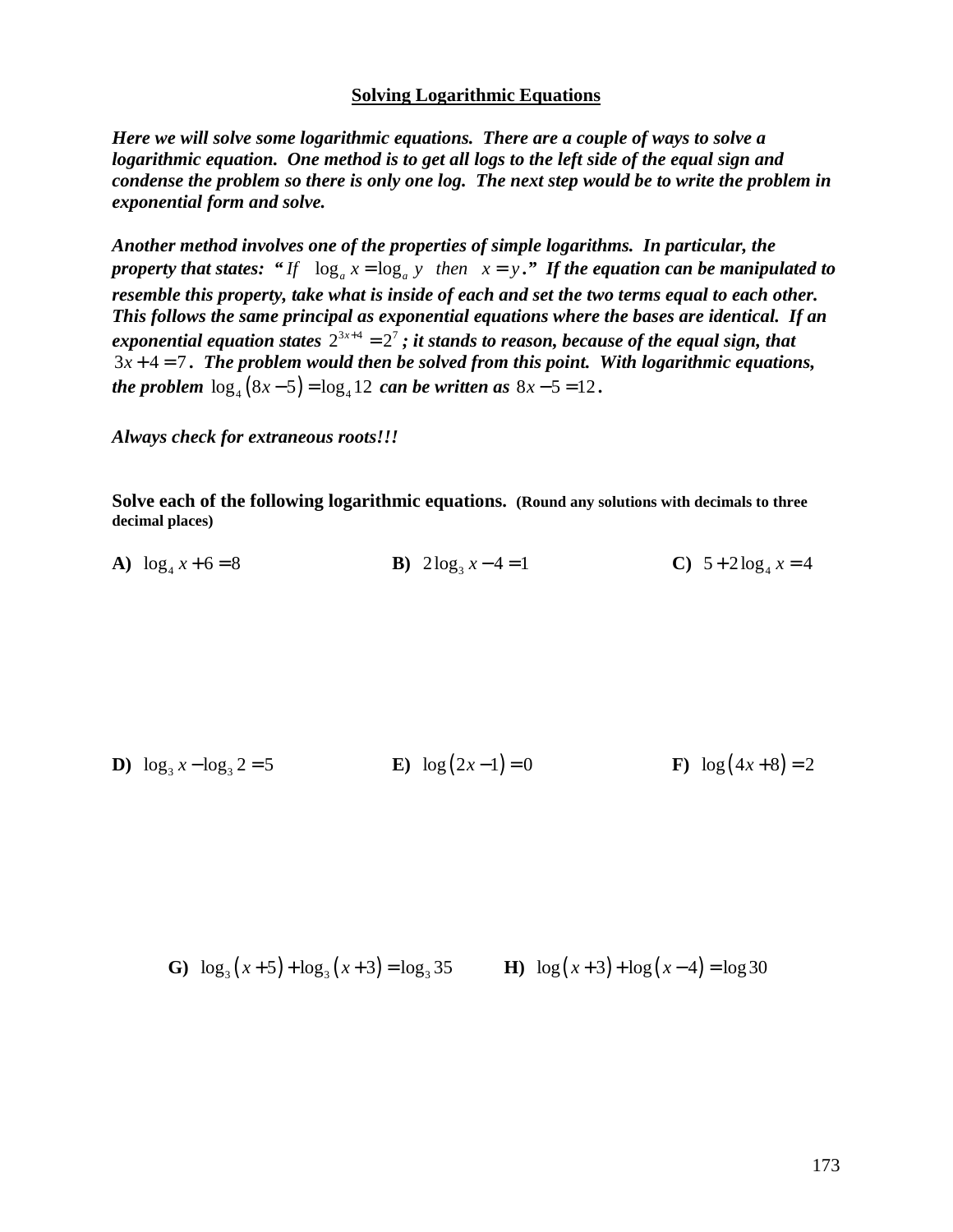**I)**  $\log_3 3x - 2 = 2$ 

L) 
$$
\log_2(x-2) + \log_2(x-6) = \log_2 13
$$
 M)  $2\log_3 x - \log_3(x-2) = 2$ 

N) 
$$
\ln x - \ln 2 = 0
$$
   
O)  $\ln (3x + 5) = 8$    
P)  $\ln (x - 1) = 3.2$ 

**Q**) 
$$
\log_3(4x-2) = \log_3(x+6)
$$
 **R**)  $\ln(3x-2) = 4$  **S**)  $\ln e^{x+7} = 10$ 

**T**) 
$$
\log_a(x^2 + 7) = \frac{2}{3}\log_a 64
$$
 **U**)  $\log_2(x+3) + \log_2(x-3) = 4$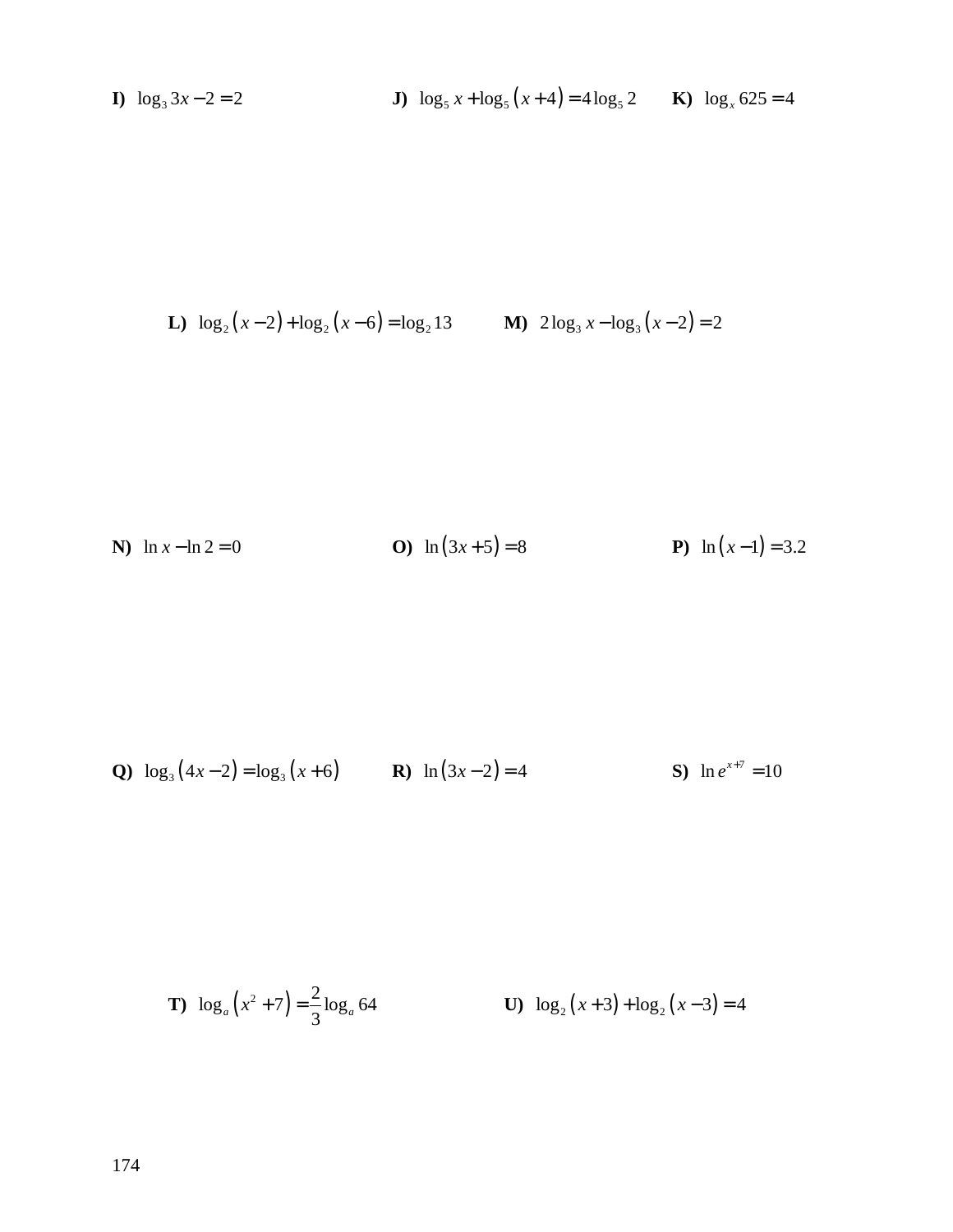#### **Solving Exponential Equations**

*You will now be solving exponential equations. Logarithms allow you to solve equations with variables in the exponent. We have dealt with these types of problems before, however, in the previous examples the bases of the problem could be made to match making solving the problem as simple as setting the two exponents equal to each other and solving for the variable. When ever you come to a problem with the variable in the exponent, and you cannot get the bases to match, you will need to solve the problem using logarithms. You will be using all three properties of logarithms to simplify and eventually solve the problem. You can take either the log or natural log of both sides, it makes no difference unless e is in the problem. In that case, you must use natural logs to solve the equation.*

**Solve each of the following exponential equations. Round solutions to three decimal places.** 

**A**)  $3^{2x} = 5$  $= 5$  **B**)  $6^{4x} = 300$  $= 300$  **C**)  $12^{3x+1} = 7^2$ 

$$
5^{x+2} = 3^5
$$
  
**E**)  $4^{5x+8} = 8^{x-1}$   
**F**)  $9^{3x+2} = 27^{x+8}$ 

**D**)

**G)**  $12^{3x-2} = 8^{5x+1}$  $= 8^{5x+1}$  **H**)  $5^{6x-5} = 6^{2x+1}$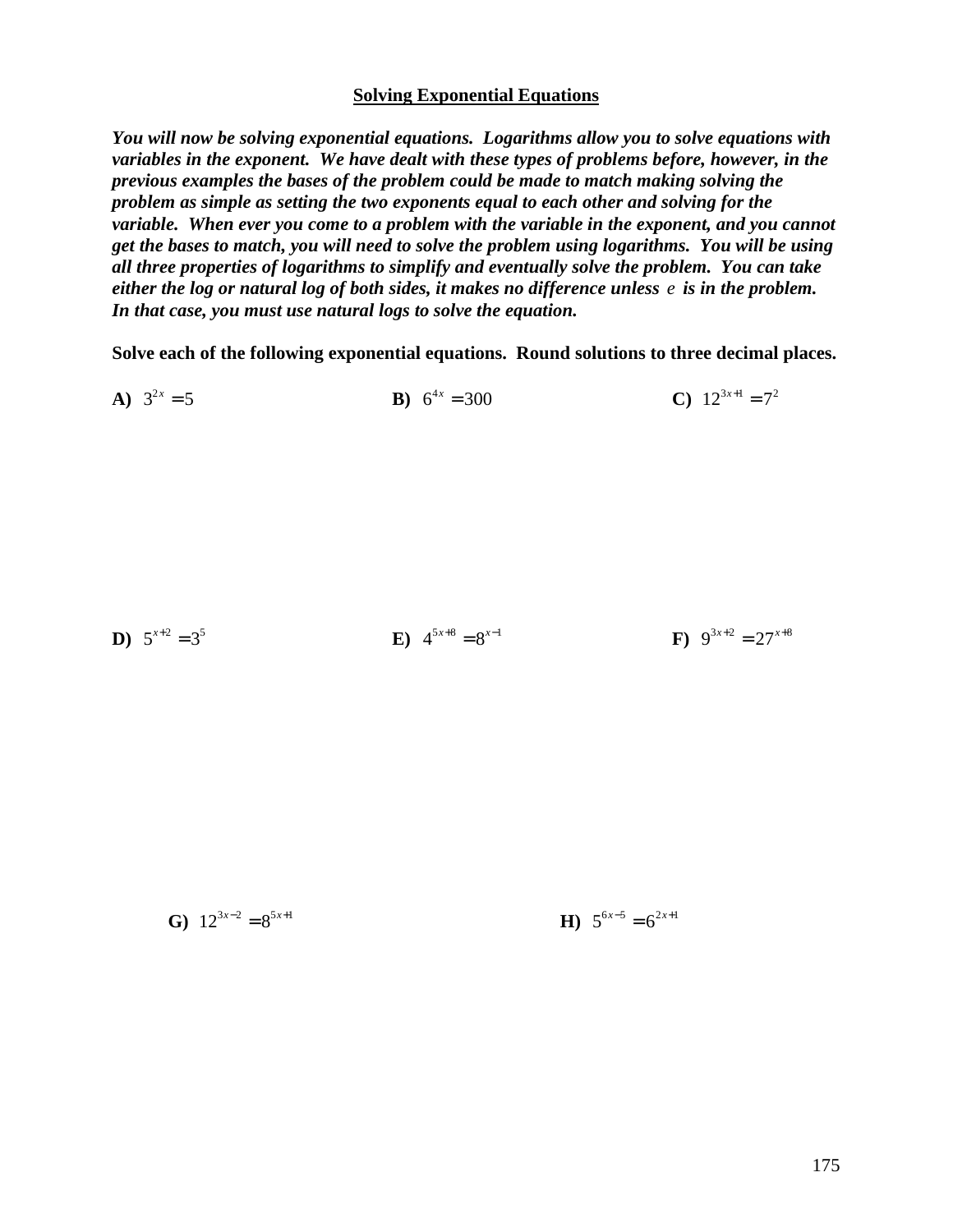**J**)  $1200e^x = 900$ **K**)  $3e^{4x} = 12$ **I**)  $4e^{3x} = 40$ 

**L**) 
$$
e^{2x} - 3e^x + 2 = 0
$$
  
**M**)  $e^{2x} - 5e^x + 6 = 0$   
**N**)  $e^{2x} + 2e^x - 24 = 0$ 

**O)** 
$$
2e^{2x} + e^x - 10 = 0
$$
  
**P)**  $5^{2x} - 7 \cdot 5^x + 10 = 0$   
**Q)**  $3^{2x} + 5 \cdot 3^x - 14 = 0$ 

**R**) 
$$
\log_8(\log_4(\log_6 x)) = \frac{1}{3}
$$
 **S**)  $\log_2(\log_4 x) = 1$  **T**)  $\log_3(\log_{27} x) = -1$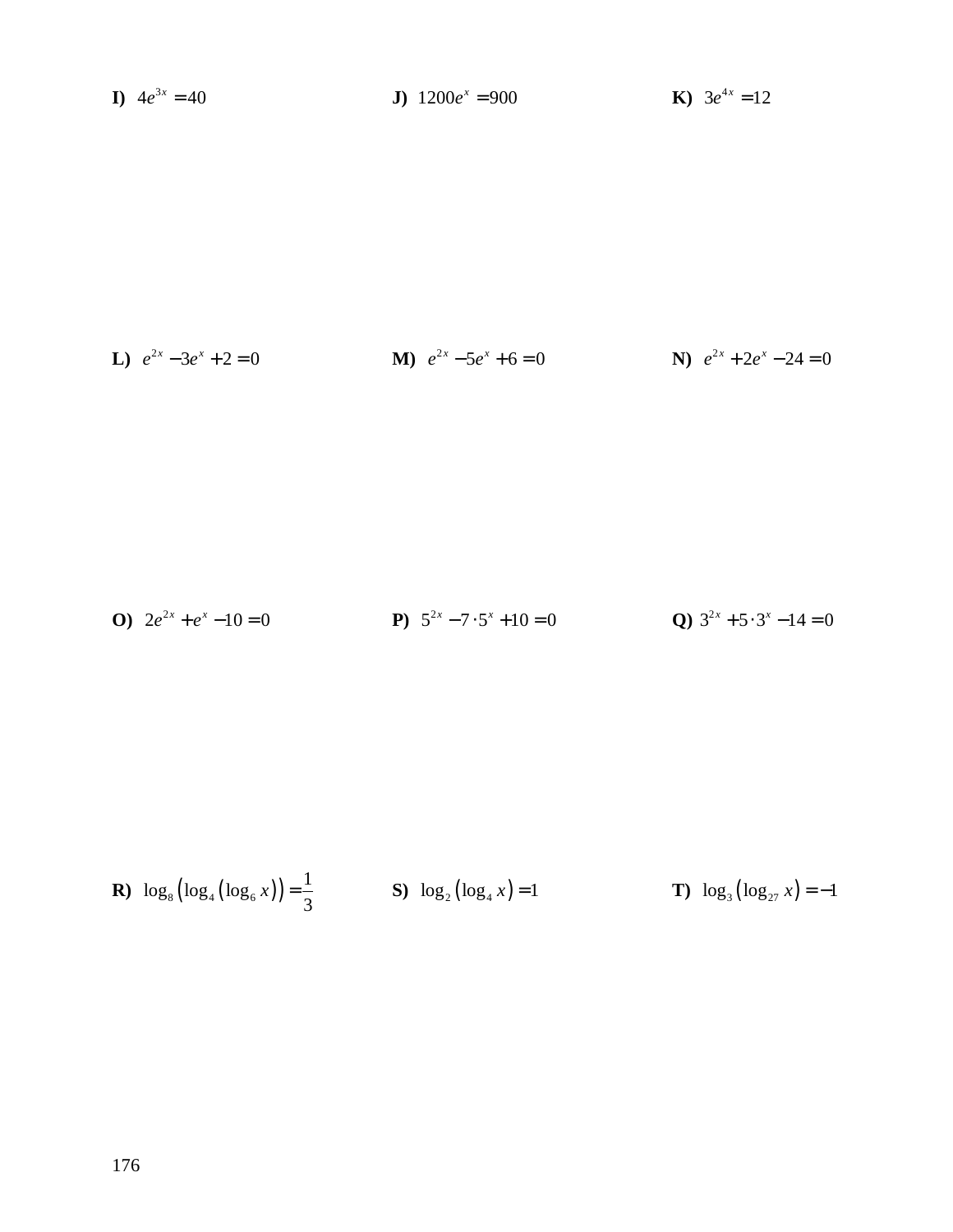#### **Finding the Domain of a Logarithmic Function**

*Since we can't take the log of zero or the log of a negative number, we can find the domain of a logarithmic function using a simple inequality. Set what is inside the log greater than zero and solve. The result will give you the domain of the function. Consider the following.* 

$$
f_{(x)} = a \log_n (bx + c) + d
$$
  $f_{(x)} = a \ln (bx + c) + d$ 

*The variables a, b, c and d are used here to represent numbers that could possibly be used. To find the domain of either of these functions, evaluate the following inequality:*  $bx + c > 0$ .

**Find the domain of each of the following logarithmic functions. Be sure to write the domain using interval notation.** 

**A)** 
$$
f_{(x)} = \log_5 x + 2
$$
   
**B)**  $f_{(x)} = \log_3 (4x - 1) - 2$    
**C)**  $f_{(x)} = -\log_2 3x$ 

**D**) 
$$
f_{(x)} = \log_2 (5 - x)
$$
   
**E**)  $f_{(x)} = \log_5 (-x) + 5$    
**F**)  $f_{(x)} = \ln x - 4$ 

**G**) 
$$
f_{(x)} = \ln(2-3x)
$$
   
**H**)  $f_{(x)} = \log_3(x+5)+1$    
**I**)  $f_{(x)} = \ln(x-3)$ 

**J**) 
$$
f_{(x)} = \log_2 |x|
$$
   
**K**)  $f_{(x)} = |\log_3 x|$    
**L**)  $f_{(x)} = -\ln 5x + 1$ 

**Explain the difference between the domains of letters J and K above. Although each problem contains an absolute value, the domains are different. Why is this?**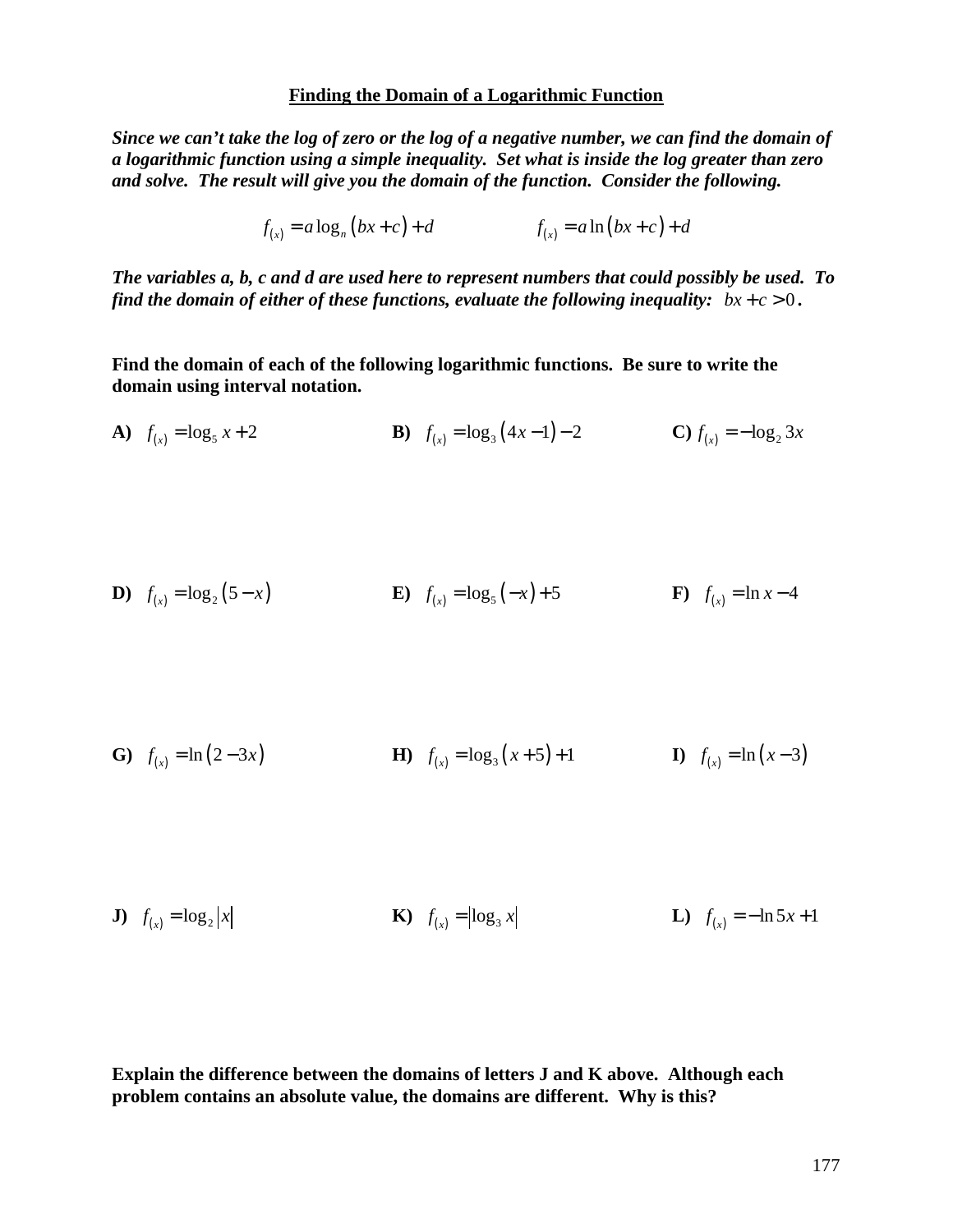**Finding the Vertical Asymptote of a Logarithmic Function**<br> $f_{(x)} = a \log_{n} (bx + c) + d$   $f_{(x)} = a \ln (bx + c) + d$  $f_{(x)} = a \log_n (bx + c) + d$   $f_{(x)} = a \ln (bx + c) + d$ 

*To find the vertical asymptote of a logarithmic function, set bx+c equal to zero and solve. This will yield the equation of a vertical line. In this case, that vertical line is the vertical asymptote.* 

# *Example*

**Find the vertical asymptote of the function**  $f_{(x)} = \log_3(4x-3) - 2$ .

| $4x-3=0$ | Setting the $bx+c$ term    |
|----------|----------------------------|
| $4x = 3$ | equal to zero results in   |
|          | this equation. Simply      |
| 3        | solve for x, and we now    |
| $x = -$  | have the vertical          |
|          | asymptote of the function. |

**Find the vertical asymptote of each of the following logarithmic functions.** 

**A)** 
$$
f_{(x)} = \log_5 x + 2
$$
   
**B)**  $f_{(x)} = \log_3 (4x - 1) - 2$    
**C)**  $f_{(x)} = -\log_2 3x$ 

**D**) 
$$
f_{(x)} = \log_2 (5 - x)
$$
   
**E**)  $f_{(x)} = \log_5 (-x) + 5$    
**F**)  $f_{(x)} = \ln x - 4$ 

**G**) 
$$
f_{(x)} = \ln(2-3x)
$$
   
**H**)  $f_{(x)} = \log_3(x+5)+1$    
**I**)  $f_{(x)} = \ln(x-3)$ 

**J**) 
$$
f_{(x)} = \log_2 |x|
$$
   
**K**)  $f_{(x)} = |\log_3 x|$    
**L**)  $f_{(x)} = -\ln 5x + 1$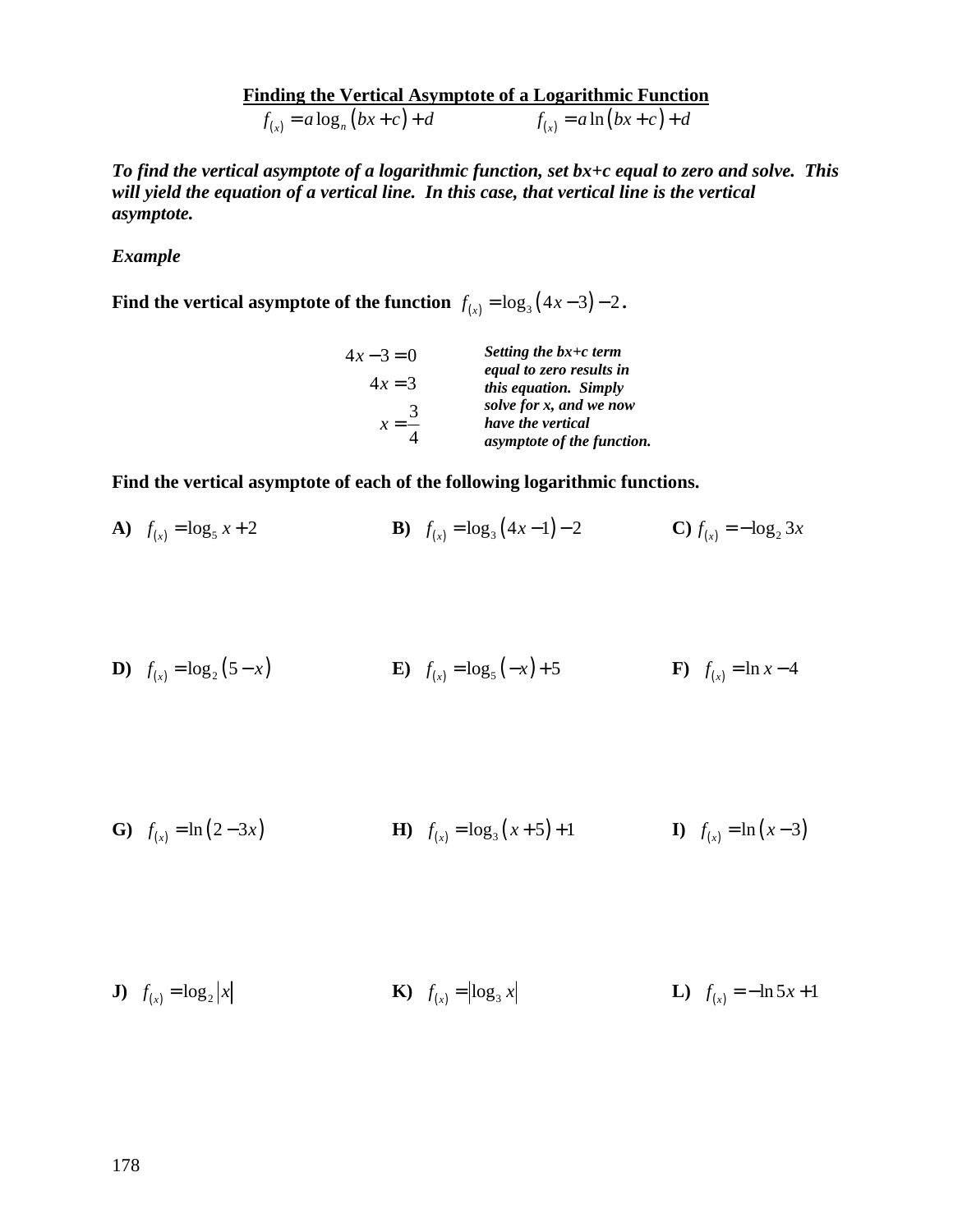#### **Graphing Logarithmic Functions**

$$
f_{(x)} = a \log_n (bx + c) + d \qquad f_{(x)} = a \ln (bx + c) + d
$$

*The parent functions for both logarithmic and natural logarithmic functions look almost identical. The following functions will be graphed by setting up a table. When faced with the*  following function:  $f_{(x)} = \log_3 x$  , find the domain of the function first by evaluating

 $bx + c > 0$ . This is done to ensure that only appropriate values are substituted for x. The *values that should be used for x are powers of the base of the logarithm such as* 

 $\frac{1}{2}$ ,  $\frac{1}{2}$ , 1, 3, and 9. 9 3 *and The values used to substitute for x are completely dependant on the* 

*base of the particular logarithm in the problem. When graphing a natural log with a table, any number in the domain of the function may be used. Using a calculator, get the decimal estimates for the y values of the function. DO NOT FORGET to plug in fractional powers for both logs and natural logs. The fractional powers will give the tail end of the function. Be sure to plug in the fractions that are right next to the vertical asymptote of the function. Note in the following picture the graph does not cross the y axis. That is because, in this particular example,*  $x = 0$  *is the vertical asymptote. By now, you should be aware that the equation*  $x = 0$  *is the equation for the y axis. Remember, always find the vertical asymptote of any logarithmic function when graphing. This must be done to ensure that it is not crossed. The range of any normal logarithmic function is all real numbers. The only time this will not be is the case is that of example K in the finding the domain section on the previous page.* 



*Normally, we will be graphing these functions by means of translations based on the parent function. This graphing portion is meant to give you practice at using your knowledge about logarithms and how to use powers to graph the functions. There will be an entire section devoted to nothing but functions later on in the workbook.*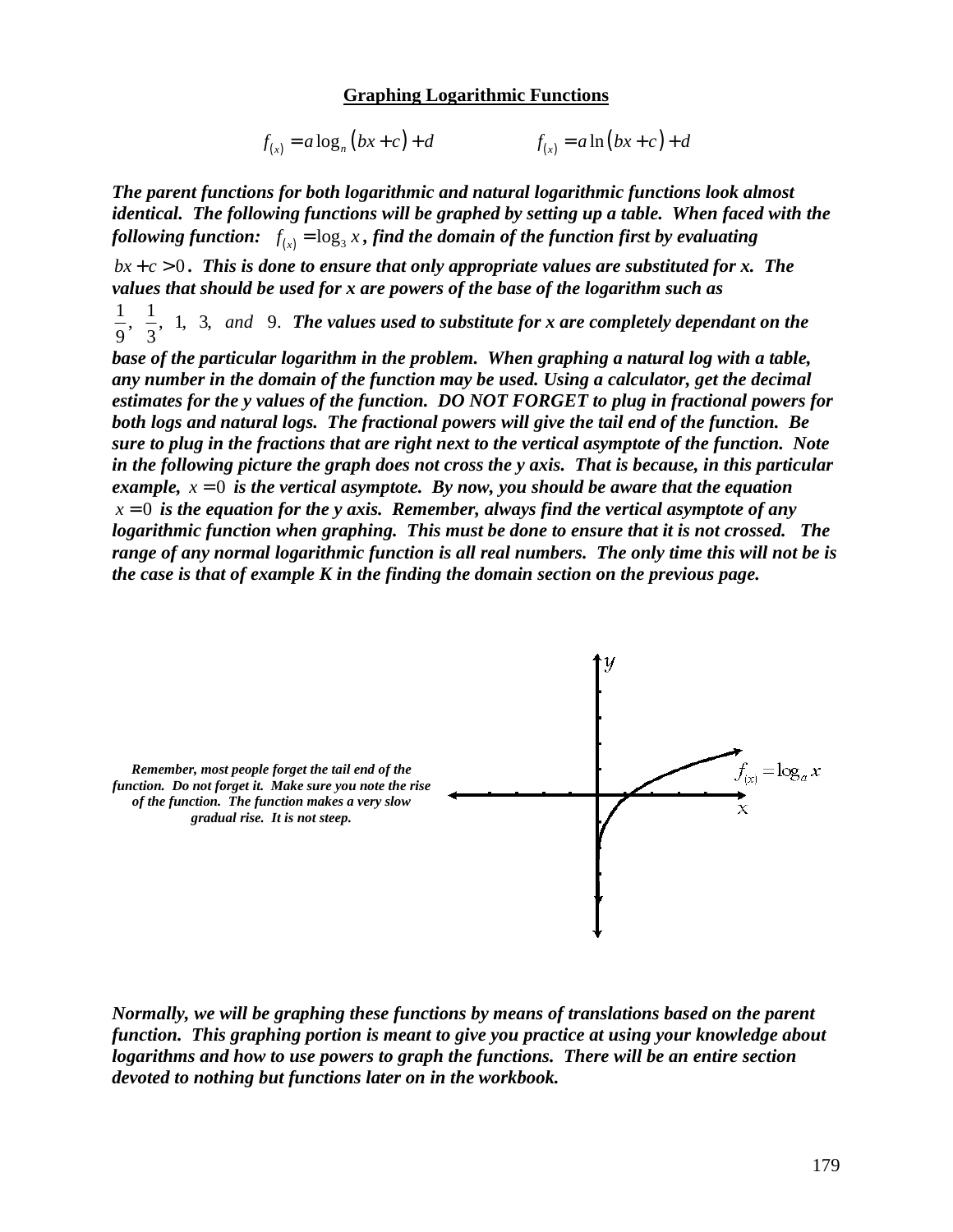**Graph each of the following by setting up a table. Identify the range and domain of each function. Label the x intercept of each function.** *We will deal with y intercepts later.*



| <b>B</b> ) $f_{(x)} = \log_4 x - 2$ | $\chi$ |    |                                  |                  |
|-------------------------------------|--------|----|----------------------------------|------------------|
|                                     |        |    |                                  |                  |
|                                     |        |    |                                  |                  |
|                                     |        |    |                                  |                  |
|                                     |        |    |                                  |                  |
|                                     |        |    |                                  |                  |
|                                     |        | -9 | $-8 - 7 - 6 - 5 - 4 - 3 - 2 - 1$ | 5<br>3<br>ĥ<br>8 |
|                                     |        |    |                                  |                  |
|                                     |        |    |                                  |                  |
|                                     |        |    |                                  |                  |
|                                     |        |    |                                  |                  |
|                                     |        |    |                                  |                  |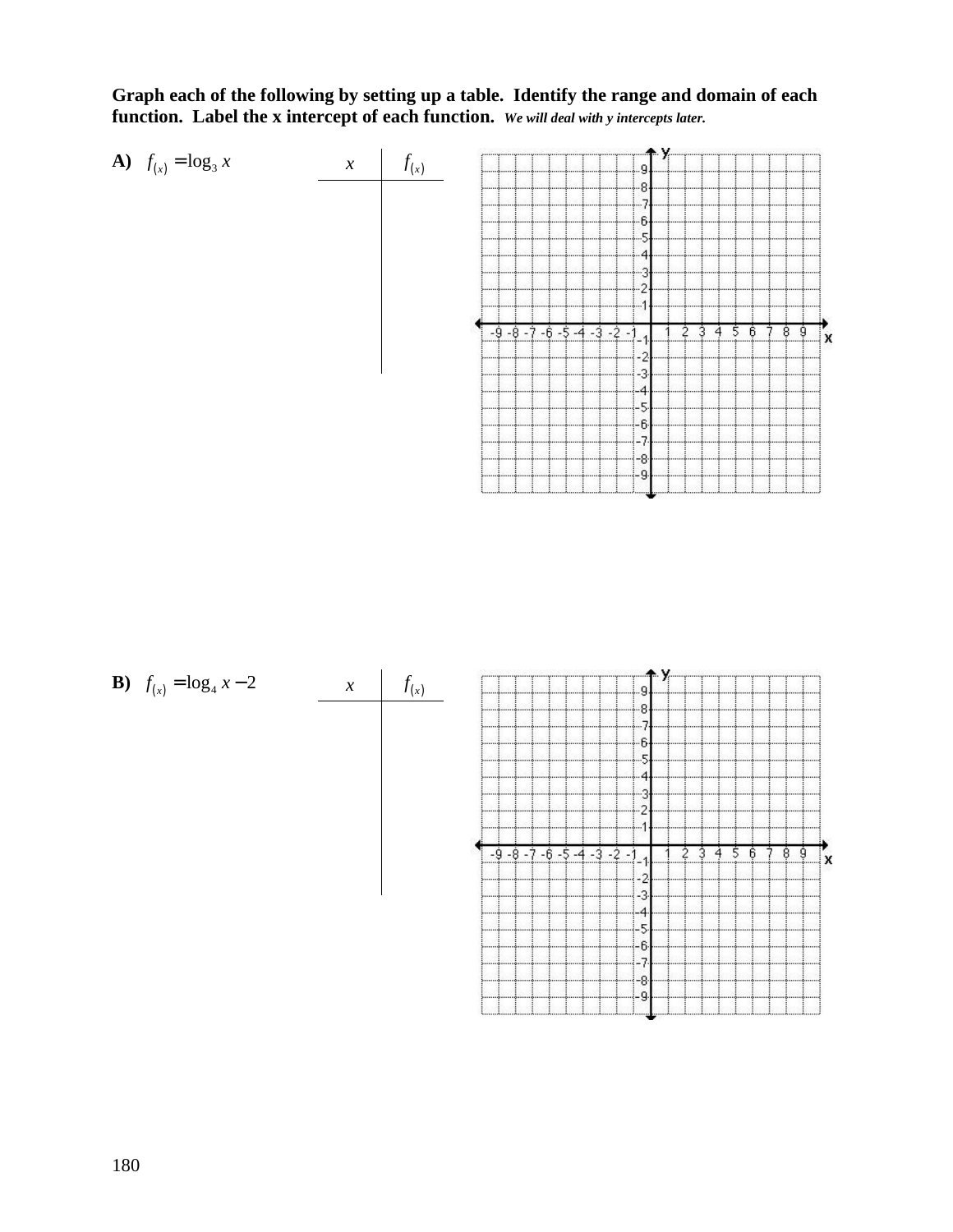

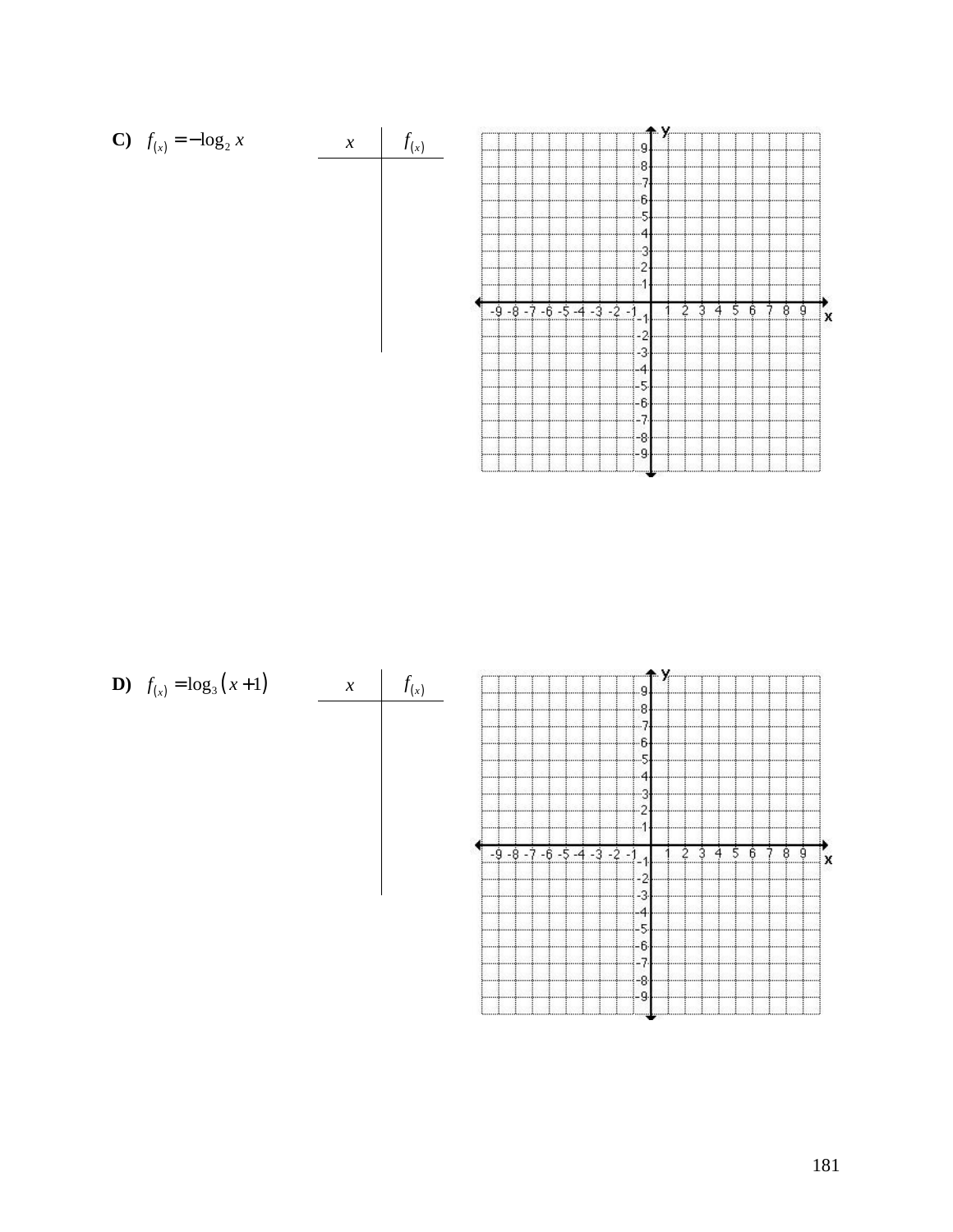

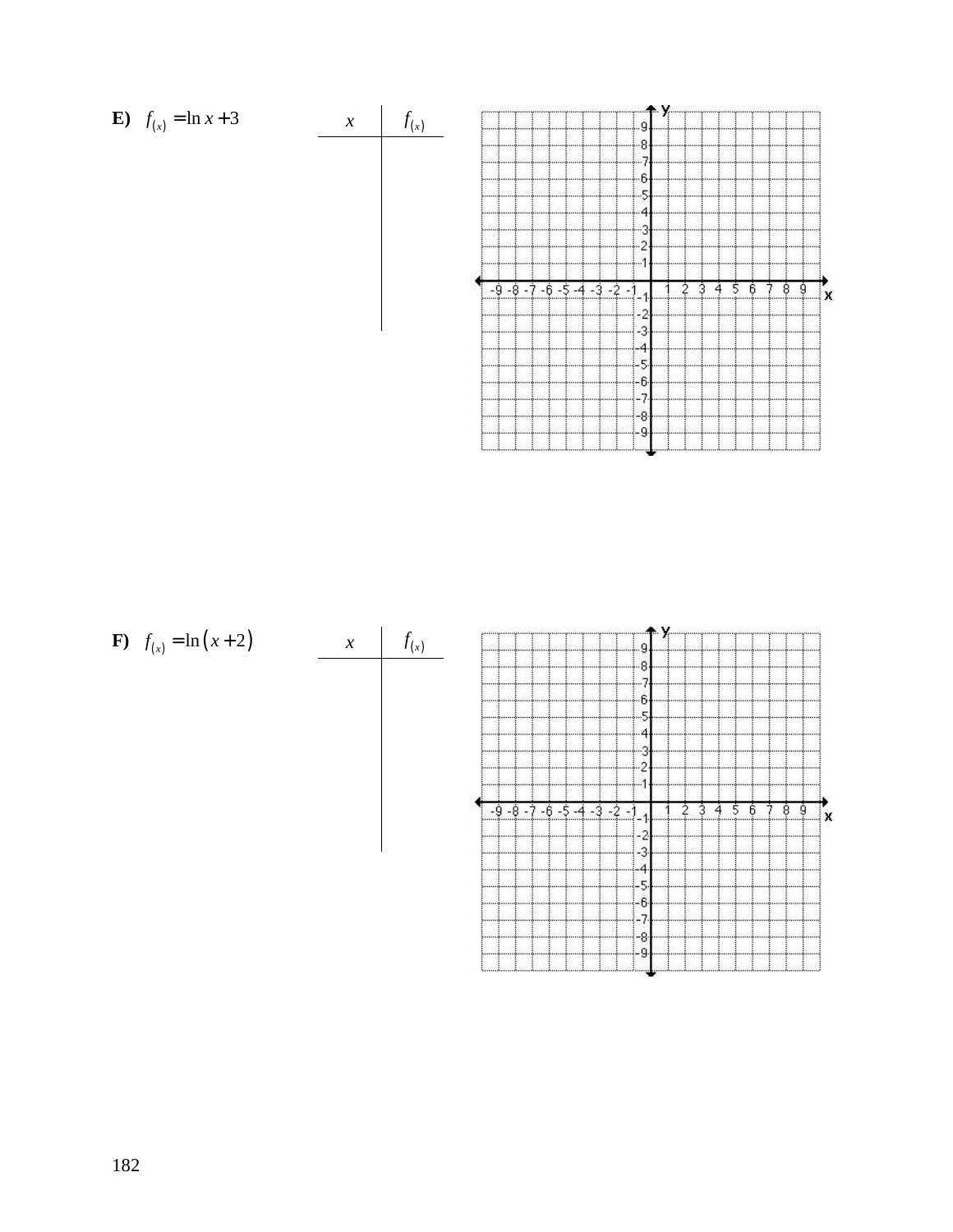

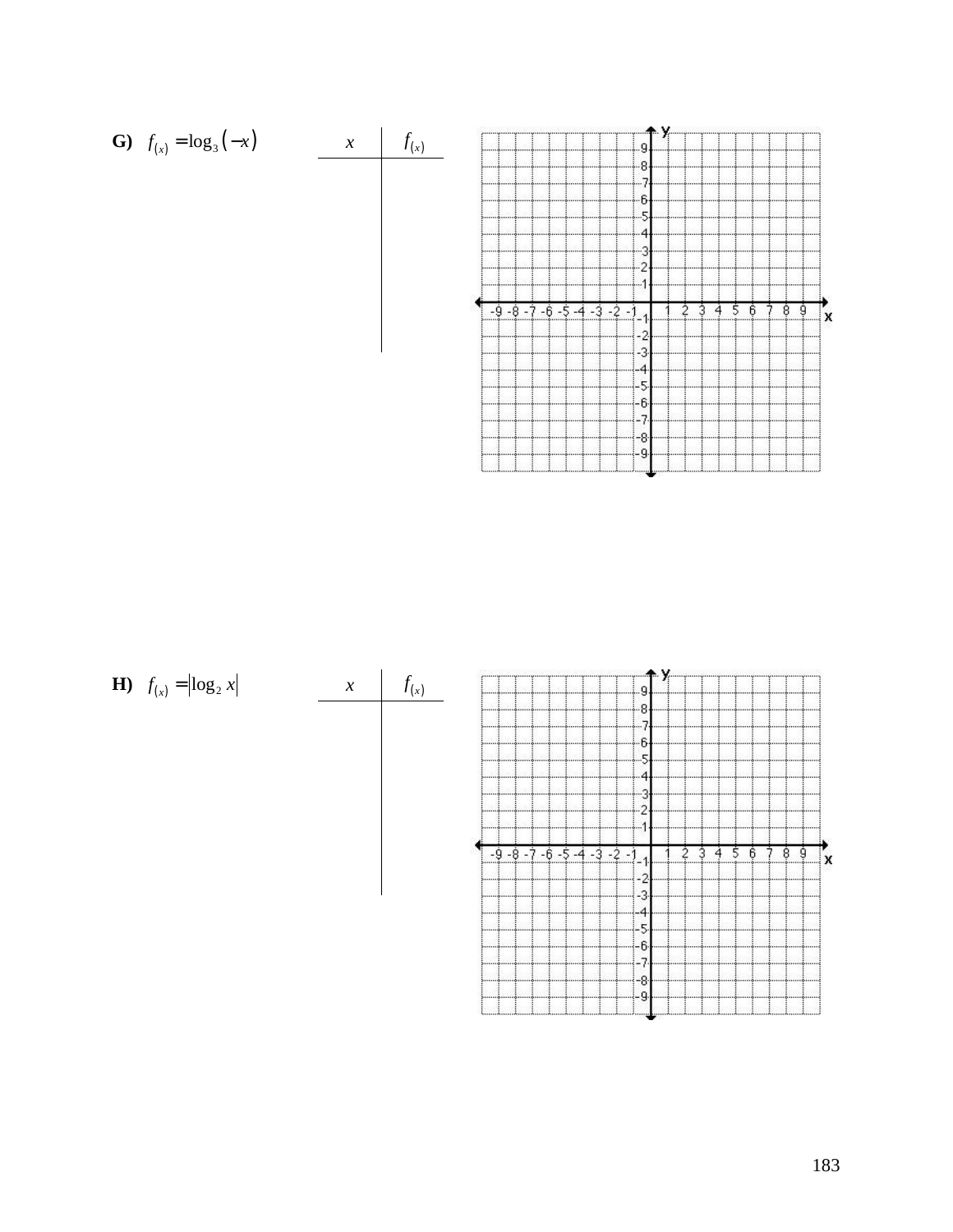#### **Finding the Inverse of a Function**

*In the past we worked on "function operations," in which we added, subtracted, multiplied, divided, and found composite functions (refer to page 68). The next function operation we will go over is finding the inverse of a function. If a function is denoted by*  $f_{(x)}$ *, its' inverse is* 

denoted by  $f_{(x)}^{-1}$  $f_{(x)}^{-1}$ . The "-1" is a superscript of the term, <u>not</u> an exponent.

#### *Finding the inverse of a function is a 4 step process.*

- *1. Replace*  $f_{(x)}$  with y
- *2. Switch the x and y in the problem.*
- *3. Solve for y*
- **4.** Replace y with  $f_{(x)}^{-1}$  $f(x)$

*A function only has an inverse if it is a one-to-one function. This means that for each y value, there exists only one corresponding x value. Simply put, a function is one-to-one if it passes a horizontal line test.* 

*Proving whether or not two functions are inverses of each other is a different matter. Two*  functions  $f_{(x)}$  and  $g_{(x)}$  are inverses of each other if and only if the following is true:

$$
f_{(s_{(x)})} = x \text{ and } s_{(f_{(x)})} = x
$$

If <u>both</u> composite functions  $f_{(s_{(x)})}$  and  $g_{(f_{(x)})}$  equal x, the functions are inverses of each other.

*The official definition states:*  $f_{(g_{(x)})} = x$  *for all x in the domain of g.*  $g_{(f_{(x)})} = x$  for all x in the domain of f.

*Here is an example of finding the inverse of an exponential function.*

$$
f_{(x)} = 3^{x} - 1
$$
  
\n
$$
y = 3^{x} - 1
$$
  
\n
$$
x = 3^{y} - 1
$$
  
\n
$$
x + 1 = 3^{y}
$$
  
\n
$$
x + 1 = 3^{y}
$$
  
\n
$$
x + 1 = 3^{y}
$$
  
\n
$$
y = 3^{y} - 1
$$
  
\n
$$
y = 3^{y} - 1
$$
  
\n
$$
y = 3^{y}
$$
  
\n
$$
y = 3^{y}
$$
  
\n
$$
y = 3^{y}
$$
  
\n
$$
y = 3^{y}
$$
  
\n
$$
y = 3^{y}
$$
  
\n
$$
y = 3^{y}
$$
  
\n
$$
y = 3^{y}
$$
  
\n
$$
y = 3^{y}
$$
  
\n
$$
y = 3^{y}
$$
  
\n
$$
y = 3^{y}
$$
  
\n
$$
y = 3^{y}
$$
  
\n
$$
y = 3^{y}
$$
  
\n
$$
y = 3^{y}
$$
  
\n
$$
y = 3^{y}
$$
  
\n
$$
y = 3^{y}
$$
  
\n
$$
y = 3^{y}
$$
  
\n
$$
y = 3^{y}
$$
  
\n
$$
y = 3^{y}
$$
  
\n
$$
y = 3^{y}
$$
  
\n
$$
y = 3^{y}
$$
  
\n
$$
y = 3^{y}
$$
  
\n
$$
y = 3^{y}
$$
  
\n
$$
y = 3^{y}
$$
  
\n
$$
y = 3^{y}
$$
  
\n
$$
y = 3^{y}
$$
  
\n
$$
y = 3^{y}
$$
  
\n
$$
y = 3^{y}
$$
  
\n
$$
y = 3^{y}
$$
  
\n
$$
y = 3^{y}
$$
  
\n
$$
y = 3^{y}
$$
  
\n
$$
y = 3^{y}
$$
  
\n
$$
y = 3^{y}
$$
  
\n
$$
y = 3^{y
$$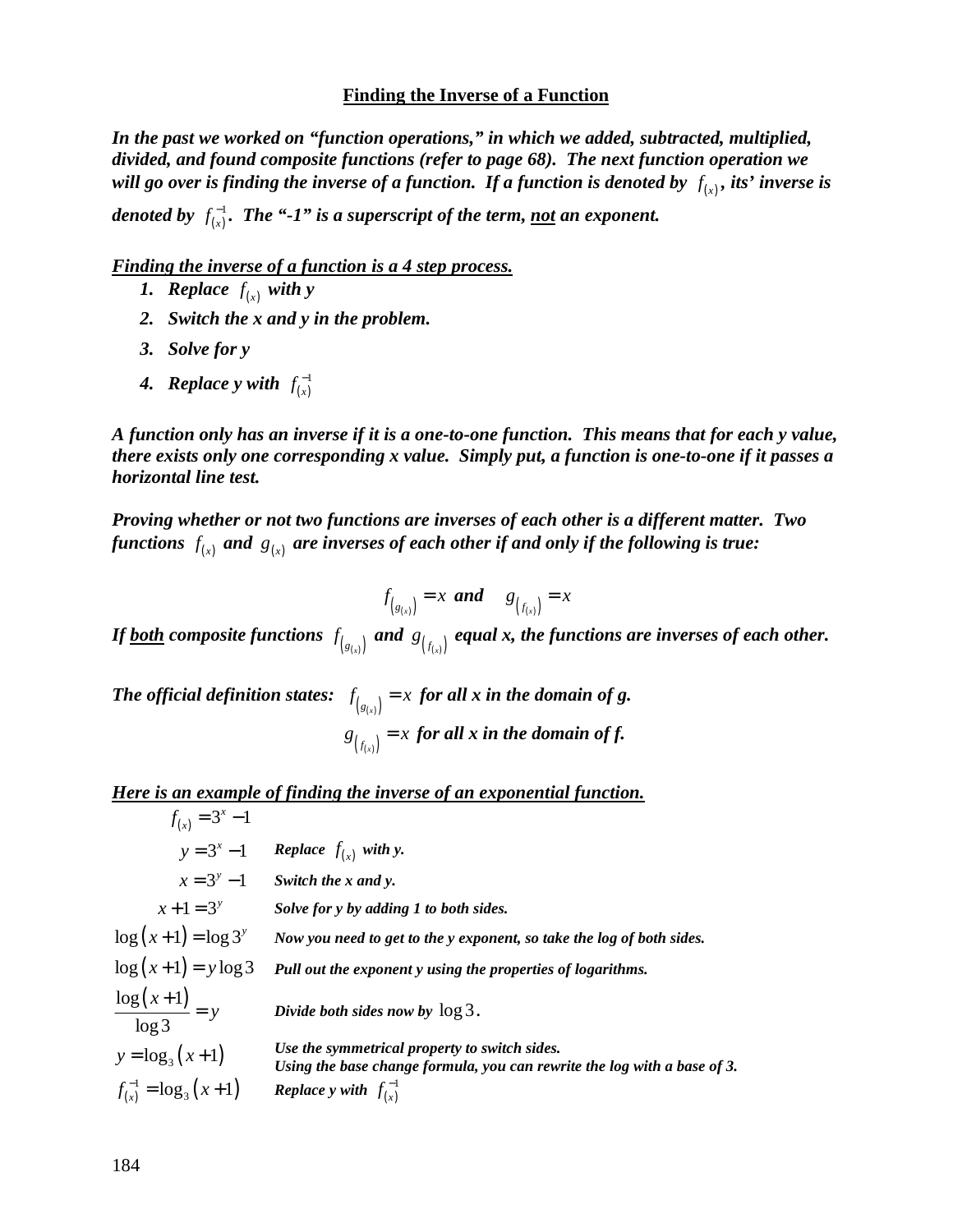*As demonstrated in the previous example, the inverse of an exponential function is a logarithmic function and vice-versa.* 

*Inverse functions are symmetrical to the*  $y = x$  *axis. When an exponential function and its' logarithmic inverse are graphed on the same plane, the symmetry is apparent.* 



*Drawing an imaginary diagonal using the line*  $y = x$ , the functions could literally be folded *along that axis, and the two functions would line up on top of each other.* 

*In the following exercises you will be asked to find the inverse of a logarithmic function. It should be obvious that the inverse of a logarithmic function is exponential. In order to get to that point, the problem will need to be rewritten in exponential form.* 

| <b>Logarithmic form</b> | <b>Exponential Form</b> |
|-------------------------|-------------------------|
| $\log_a b = c$          | $a^c = b$               |

*Here is an example of finding the inverse of a logarithmic function.*

| $f_{(x)} = \log_7(x-2) + 3$  |                                                                     |
|------------------------------|---------------------------------------------------------------------|
| $y = log_7(x-2)+3$           | <b>Replace</b> $f_{(x)}$ with y.                                    |
| $x = \log_7(y-2)+3$          | Switch the x and y.                                                 |
| $x-3 = \log_7(y-2)$          | Isolate the log by subtracting 3 to both sides.                     |
| $\log_7(y-2) = x-3$          | Using the symmetrical property, the log is easier to see like this. |
| $7^{x-3} = y-2$              | Rewrite the log in exponential form.                                |
| $7^{x-3} + 2 = y$            | Solve for y by adding 2 to both sides.                              |
| $y = 7^{x-3} + 2$            | Again rewrite using the symmetrical property.                       |
| $f_{(x)}^{-1} = 7^{x-3} + 2$ | <b>Replace</b> y with $f_{(x)}^{-1}$                                |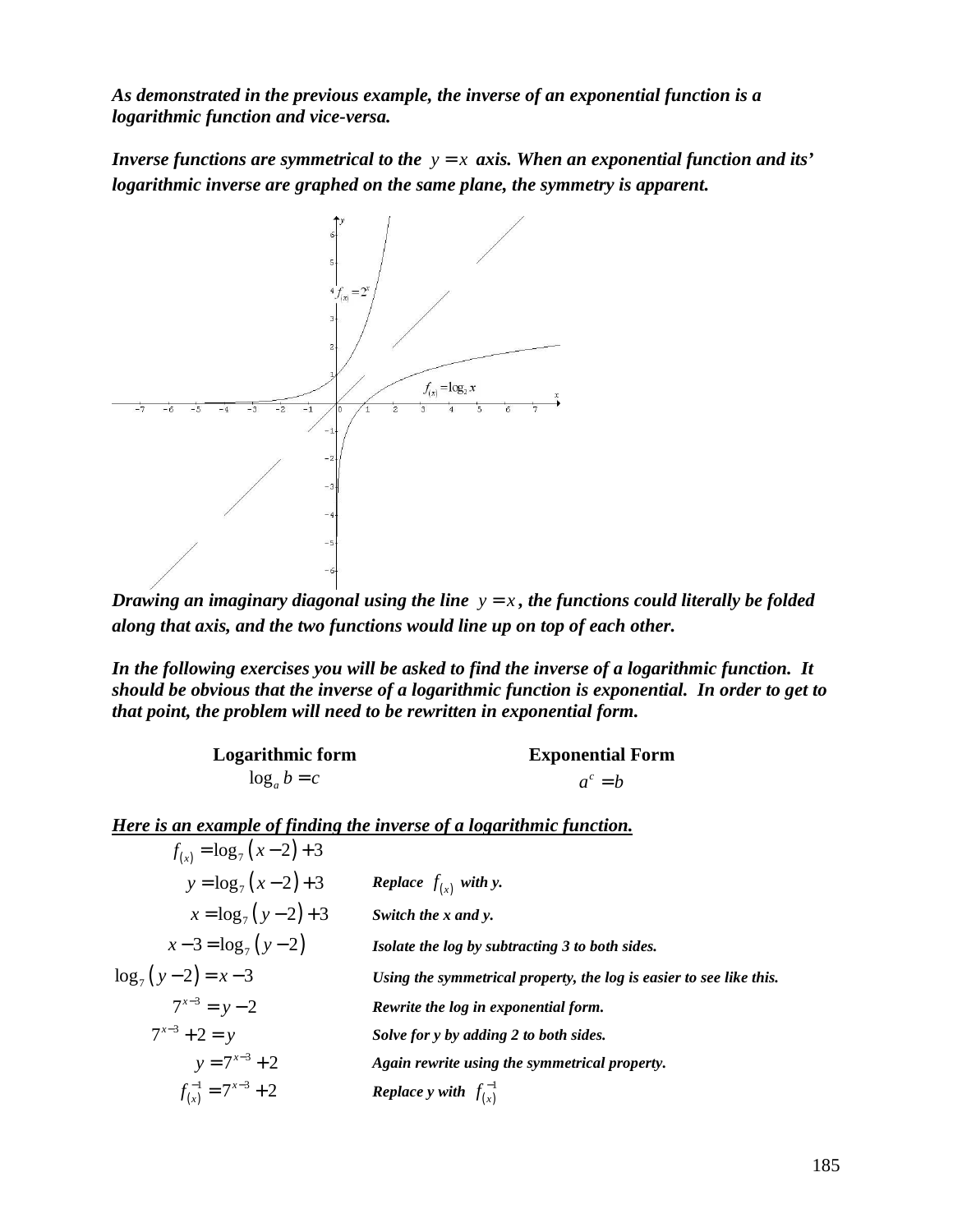**Find the inverse of each of the following functions if it exists.** 

**A)** 
$$
f_{(x)} = \frac{1}{2}x + 3
$$
   
**B)**  $f_{(x)} = 4x - 5$    
**C)**  $f_{(x)} = 4^{x+2}$ 

**D)** 
$$
f_{(x)} = 2^{x-3} + 1
$$
   
**E)**  $f_{(x)} = \sqrt[3]{3x-2}$    
**F)**  $f_{(x)} = 4(x+1)^2 - 3$ 

**G**) 
$$
f_{(x)} = \log_6 x
$$
   
**H**)  $f_{(x)} = \ln(x-2)$    
**I**)  $f_{(x)} = 2\log_4 x - 5$ 

**J**) 
$$
f_{(x)} = -\sqrt{x-4} + 6
$$
   
**K**)  $f_{(x)} = (x+3)^3 - 2$    
**L**)  $f_{(x)} = 3^{x-20} + 1$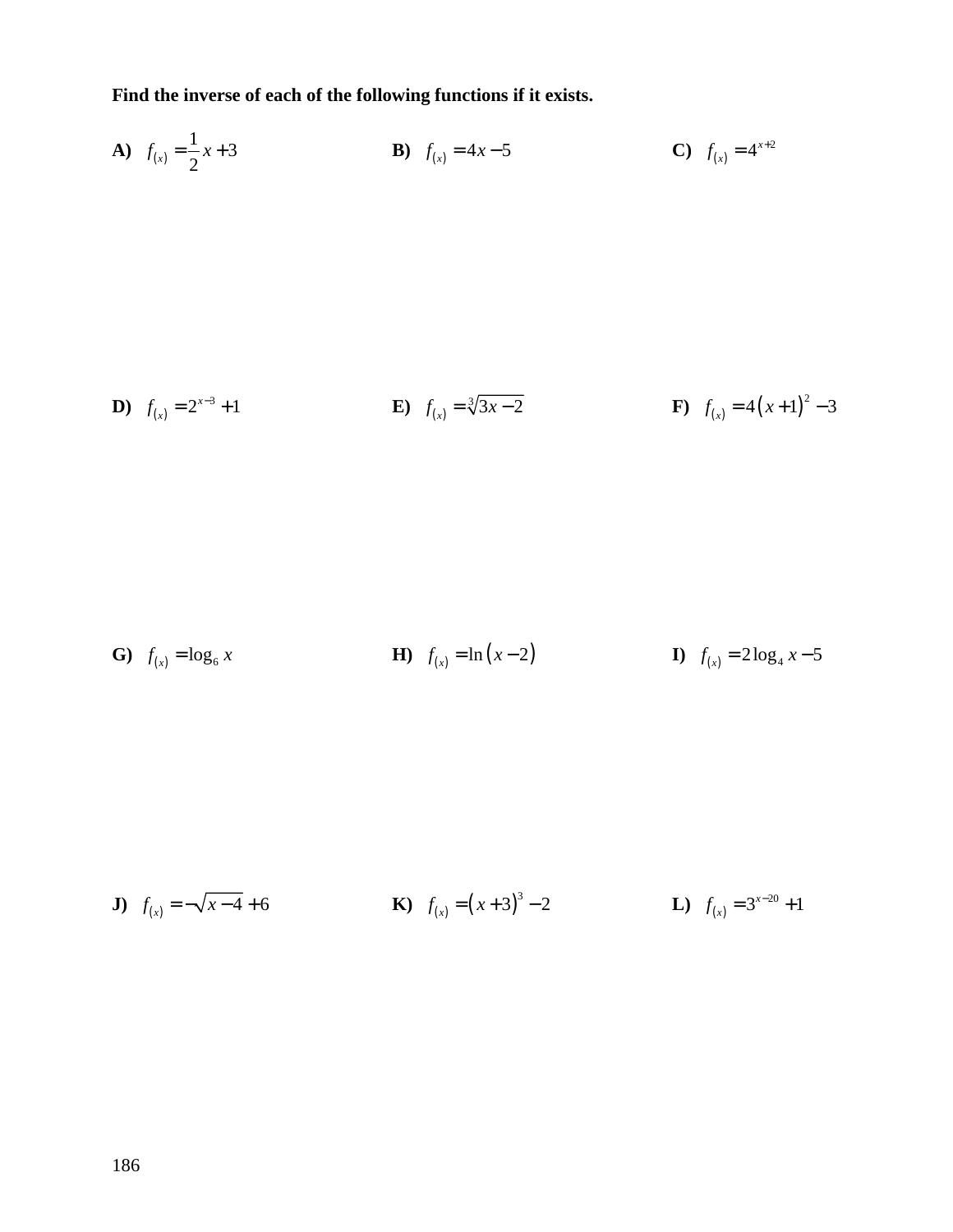## **Interest Formulas**

*There are three interest formulas commonly used in mathematics. The first is the standard interest formula. We will not be using that formula in this section. Instead, we will concentrate on the other two. We will be working with the compound interest formulas. There are two formulas for this. The first is a formula for interest being compounded a finite number of times per year. The second formula is for interest compounded continuously. For each of these functions, the variable time, t , should be in years. Which means 6 months is .5 years.* 

| <b>Standard Interest</b><br><b>Formula</b> | <b>Compound Interest Formula</b>         | <b>Interest Compounded</b><br>continuously |
|--------------------------------------------|------------------------------------------|--------------------------------------------|
| $A = P + Prt$                              | $A = P\left(1 + \frac{r}{n}\right)^{nt}$ | $A = Pe^{rt}$                              |

**When using the compound interest formula, what does the variable** *n* **represent?** 

**When dealing with the compound interest formula, your questions will always come in the form of word problems. Write down the word associated with the number of times interest is to be compounded per year when dealing with these word problems.** 

| # of times compounded | Word used in the problem |
|-----------------------|--------------------------|
| once                  |                          |
| twice                 |                          |
| four times            |                          |
| twelve times          |                          |
| twenty-four times     |                          |

**Explain, in your own words, what compounding interest means.**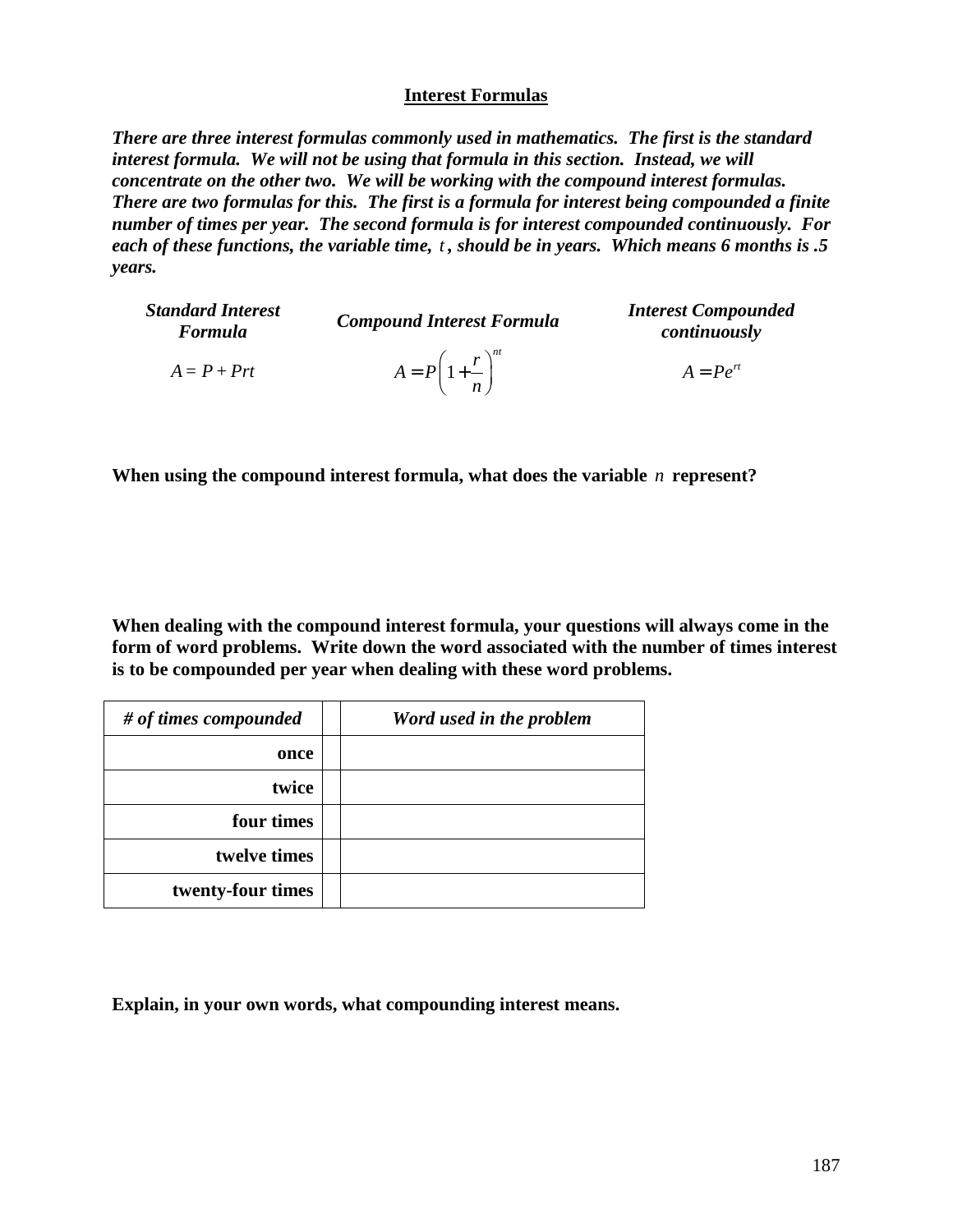**If you had a choice to invest a sum of money into an account that yields 7% interest compounded quarterly verses one that compounds interest semi-annually, which would you choose?** 

## **Answer each of the following.**

**A)** If you invest \$2500 in an account that pays 12% interest, compounded quarterly, how much would you have at the end of 17 years?

**B)** How much would you have to invest in an account that pays 6% interest, compounded monthly, to have a balance of \$30,000 at the end of 10 years?

**C**) How long will it take for an investment of \$2,000 in an account that pays  $8\frac{1}{2}$ 2 % interest compounded quarterly to become \$15,000.

**D)** How long will it take for an amount of money to double if deposited in an account that pays 4.5% interest compounded monthly?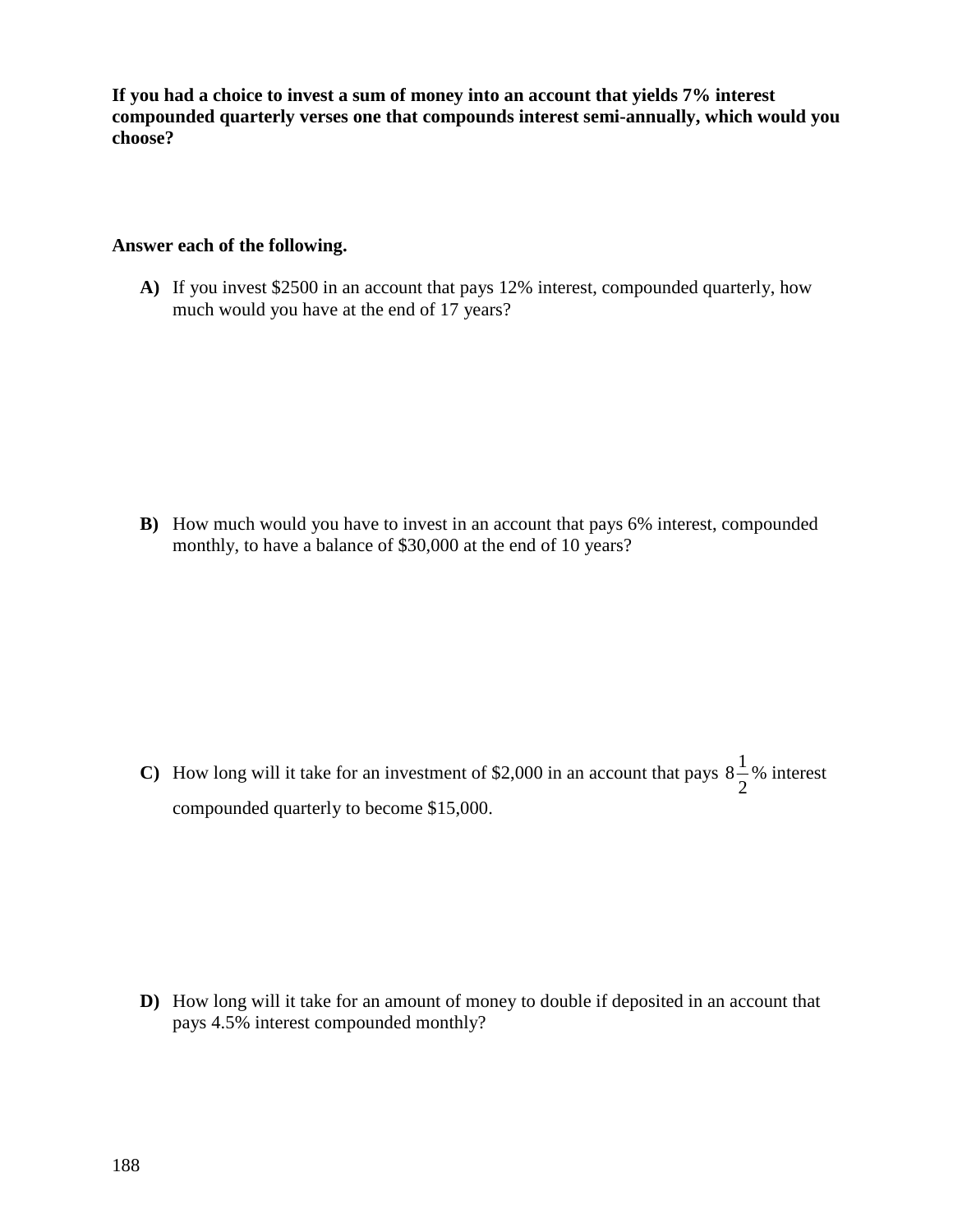**E)** At what interest rate must you invest \$10,000 to have an ending balance of \$72,000 at the end of 14 years? (Assume interest is compounded quarterly.)

**F**) If you invest \$26,000 in an account that pays  $3\frac{1}{2}$ 2 % interest compounded continuously, how much would your investment be worth in 18 years.

**G)** How long will it take for an amount of money to double if invested in an account that pays 9% interest compounded continuously.

**H)** At what interest rate must you invest \$10,000 to have an ending balance of \$15,000 at the end of 9 years? (Assume interest is compounded continuously.)

**I)** How much must your principle investment be if you have \$30,000 after 16 years in an account that pays 7.5% interest compounded continuously.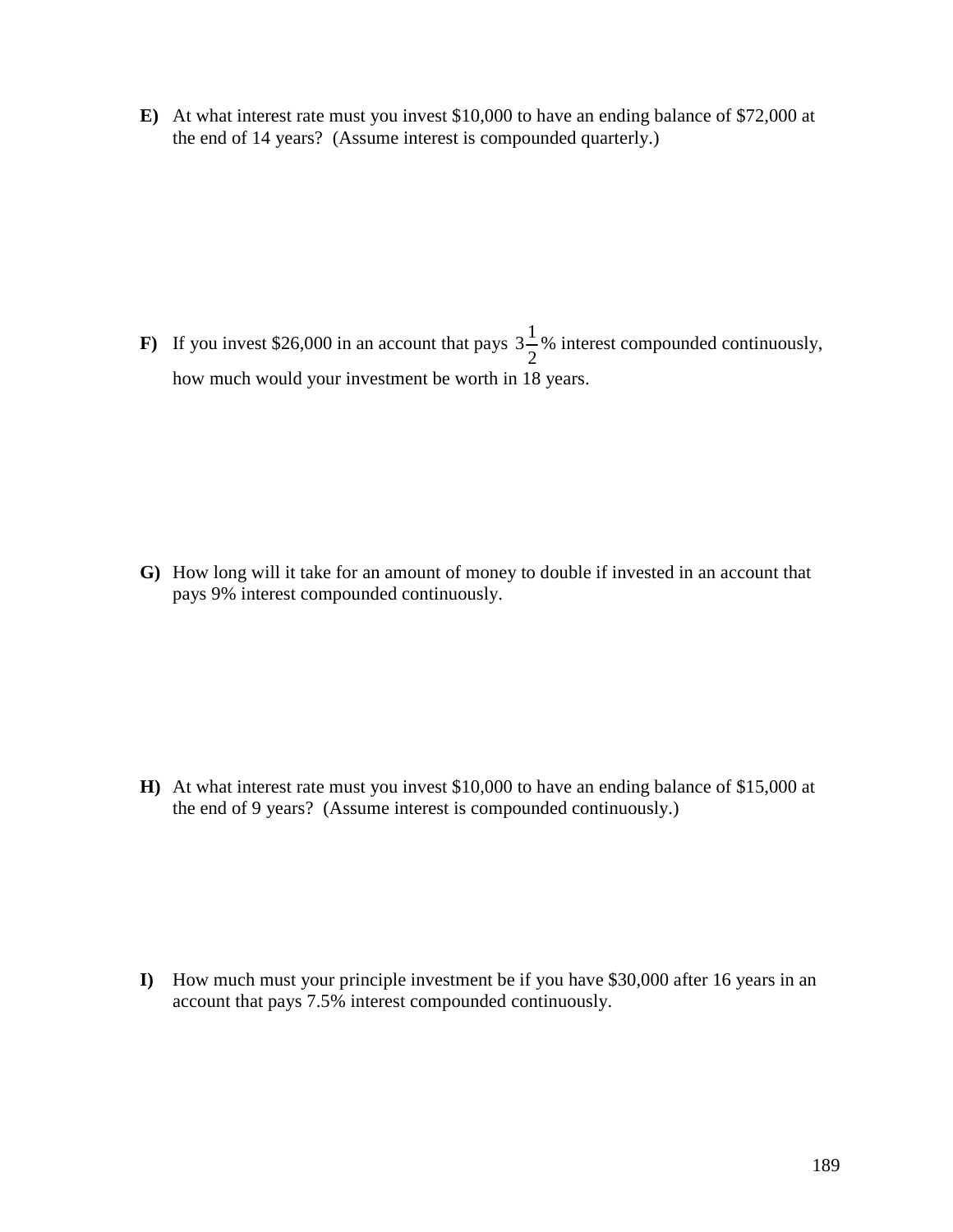**J)** Complete the following table to determine the value, A, of an initial investment, P, of \$15,000 into an account that pays 6.5% interest compounded n times for 10 years.

|  |  | --<br>- |
|--|--|---------|
|  |  |         |

**K)** Complete the table for the time necessary for an account to triple if interest is compounded continuously at rate r.

| $\mathbf{u}$ | 2% | 3% | 4.5% | $7\%$ | 12% |
|--------------|----|----|------|-------|-----|
|              |    |    |      |       |     |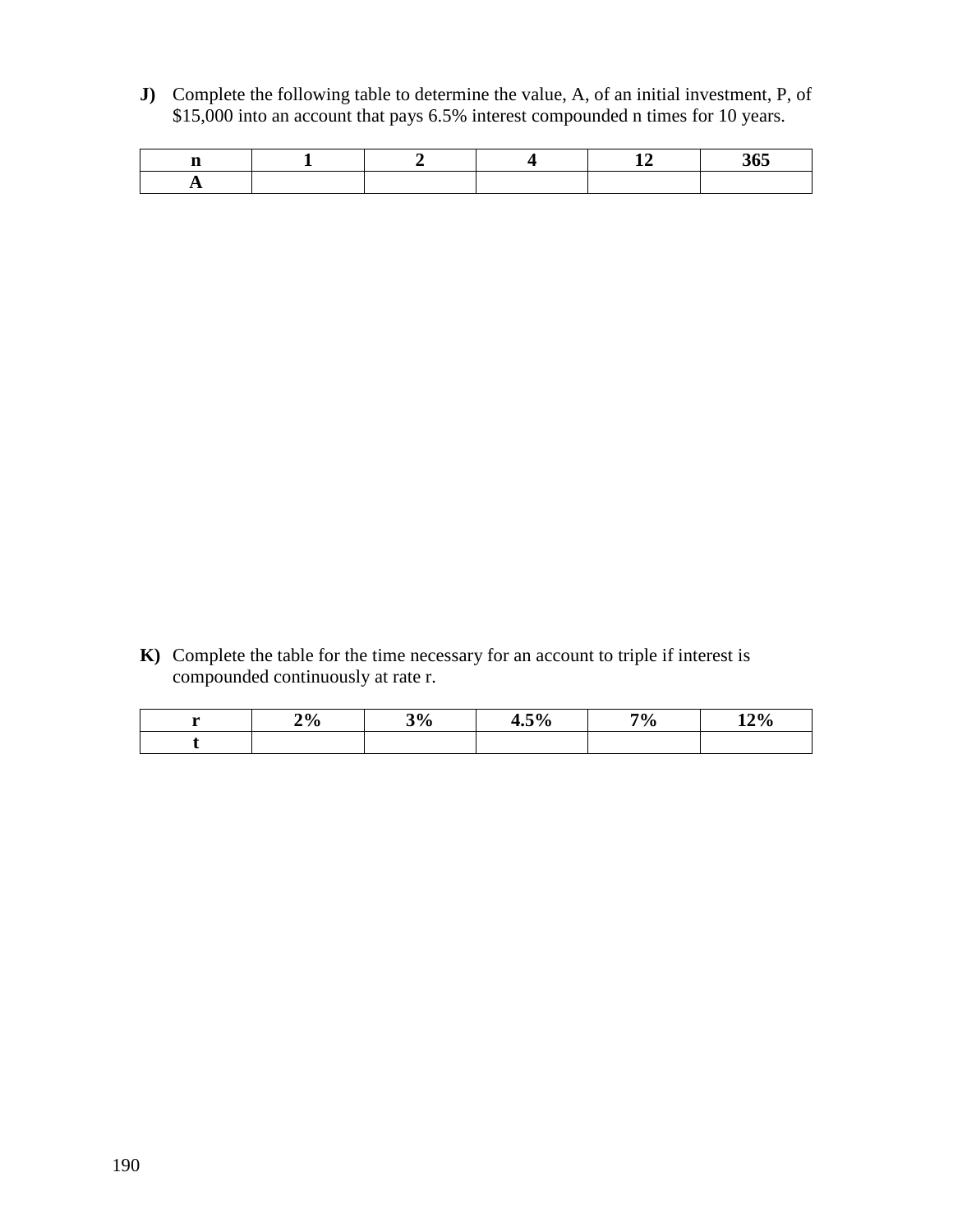#### **Word Problems**

**A)** The demand equation for a certain clock radio is given by  $p = 400 - .06e^{0.003x}$ . Find the demand, *x*, for the price of  $p = $99$ .

**B**) The population, *P*, where *P* is measured in thousands, of one city is given by  $P = 30e^{kt}$ . In this particular model,  $t = 0$  represents the year 2000. In 1990, the population was 52,000. Find the value of *k* and use the result to estimate the population of the city in the year 2012.

*On the Richter scale, the magnitude R of an earthquake with intensity I is measured by*  10  $\boldsymbol{0}$  $R = \log_{10} \frac{I}{I}$ *I* = *Where*  $I_0 = 1$  *is the minimum intensity used for comparison.* 

**C)** Find the intensity of an earthquake that measures 6.5 on the Richter scale.

**D)** Find the intensity of an earthquake the measures 3.2 on the Richter scale.

**E)** Find the magnitude of an earthquake that has an intensity of 325,000.